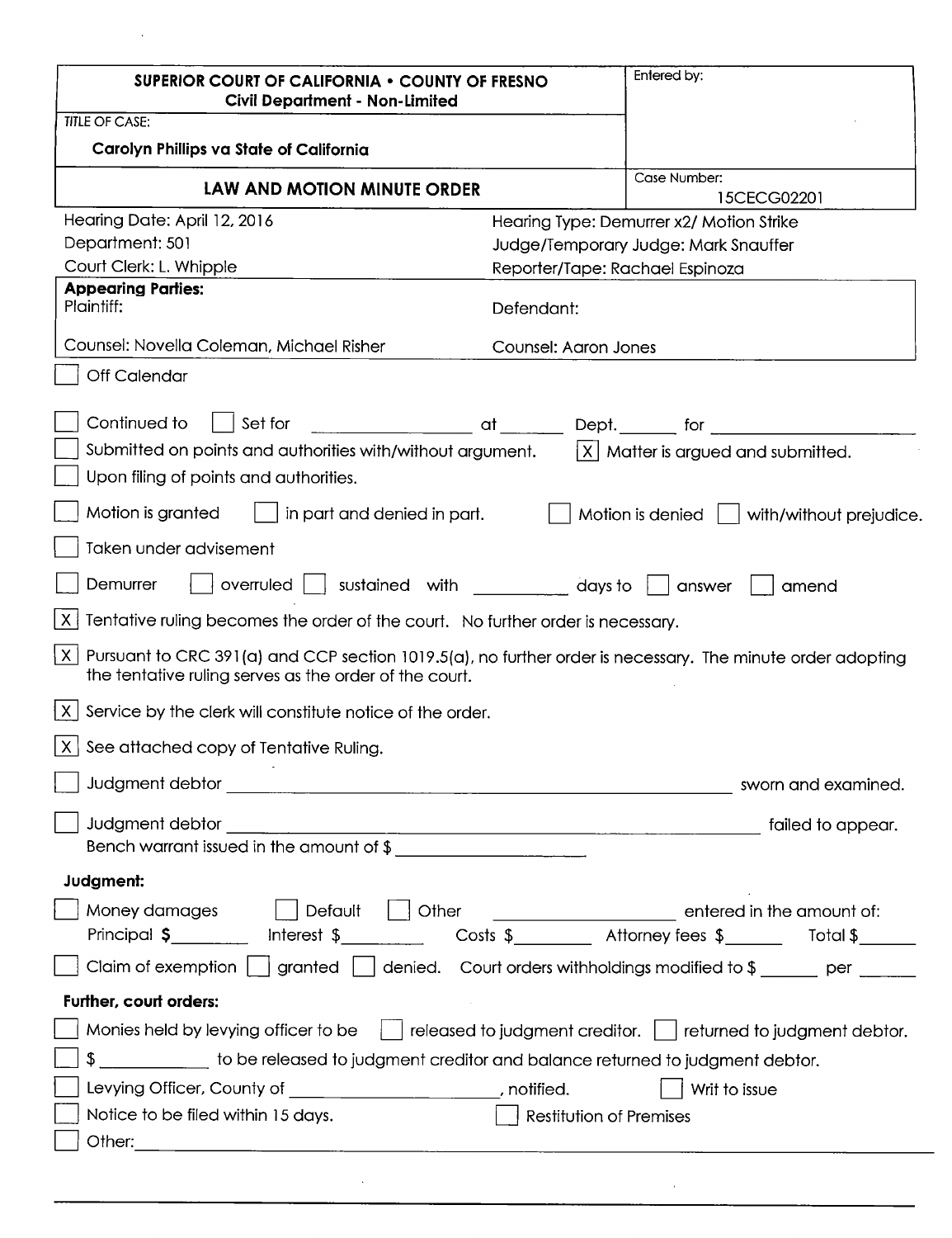# (20) Tentative Ruling

Re: **Phillips et al. v. State of California et al., Superior Court** Case No. 15CECGO2201

Hearing Date: April 12, 2016 (Dept. 501)

Motion:

(1) State of California and Governor Edmund Brown,

Jr.'s Demurrer

(2) State of California and Governor Edmund Brown,

Jr.'s Motion to Strike

(3) County of Fresno's Demurrer

#### Tentative Ruling:

# (1) State of California and Governor Edmund Brown, Jr.'s Demurrer.

To sustain the demurrer to the petition and the entire complaint as to Governor Brown, with leave to amend.

As to the State of California, to sustain the demurrer to the petition for writ of mandate, with leave to amend. To sustain the demurrer to the fifth cause of action with leave to amend. To overrule the demurrers to the first, second, third, fourth, sixth, seventh, eighth and ninth causes of action. (Code Civ. Proc. § 430.10.)

(2) State of California and Governor Edmund Brown, Jr.'s Motion to Strike. To deny. (Code Civ. Proc.  $\S$  435.)

(3) County of Fresno's Demurrer. To sustain the demurrer to the petition for writ of mandate, with leave to amend. To overrule the demurrers to the complaint and each cause of action. (Code Civ. Proc.§ 430.10.)

Plaintiffs are granted 20 days leave to file the first amended petition and complaint. The time in which the pleading can be amended will run from service by the clerk of the minute order. New allegations in the amended pleading are to be set in boldface type. The parties shall meet and confer in accordance with Code Civ. Proc. § 430.41 (c).

In the amended pleading, plaintiffs shall separate and clearly distinguish between the petition for writ of mandate and the complaint. The two should be pled separately as independent pleadings, even if bound together in one document.

#### Explanation:

 $\mathbf 1$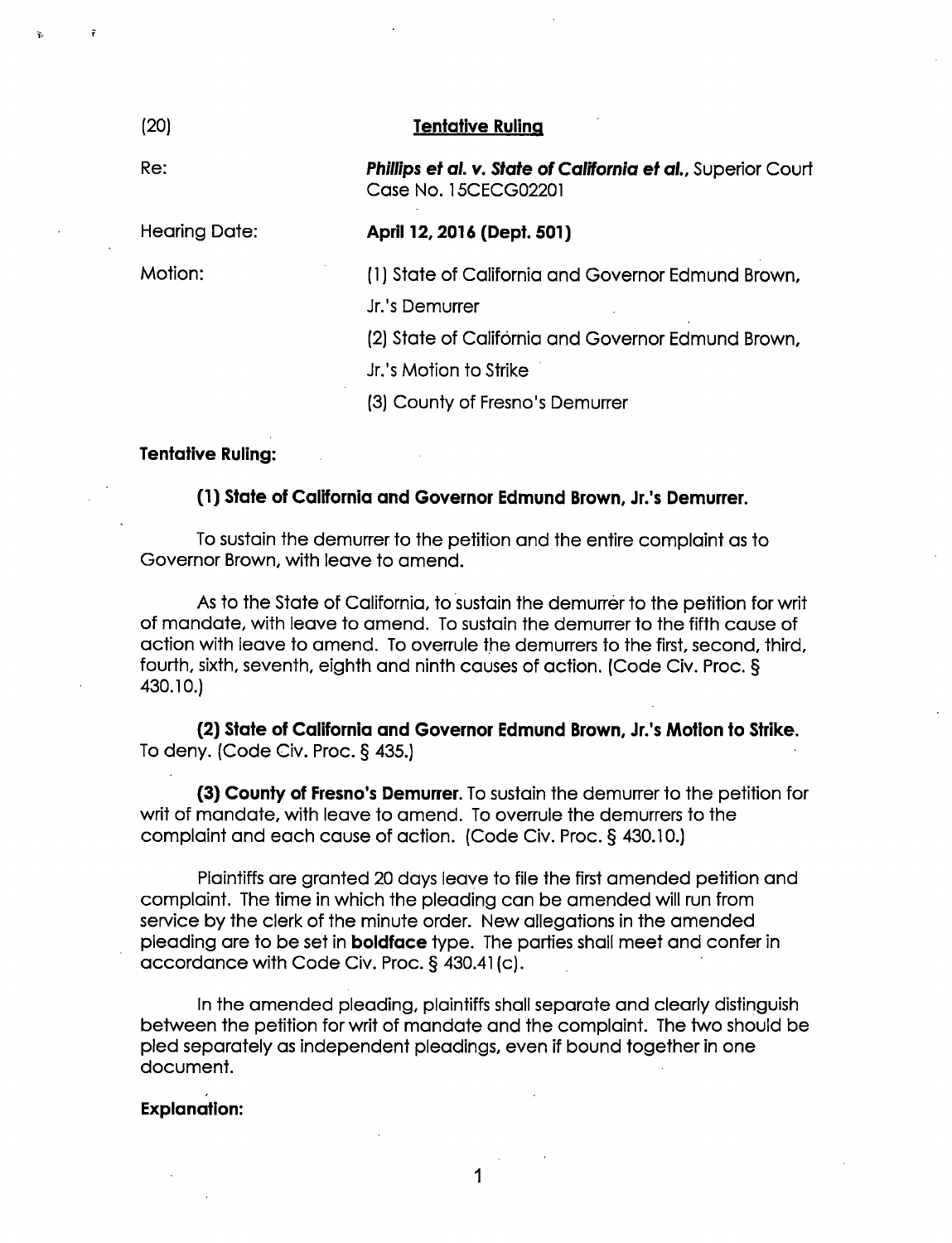#### State of California and Governor Edmund Brown, Jr.'s Demurrer

Plaintiffs in this action filed a Petition for Writ of Mandate and Complaint ("Complaint") against County of Fresno, the State of California and Governor Brown. alleging that the Fresno County Public Defender's Office suffers from systemic and structural deficiencies that prevent it from providing indigent defendants with meaningful and effective assistance of counsel in violation of the federal and California constitutional guarantees of due process and right to counsel, and the constitutional and statutory rights to a speedy trial.

The State of California and Governor Brown will be referred to herein collectively as "the State."

#### The State's responsibility

Plaintiffs allege that the State has a "constitutional duty to run indigent defense systems" (Complaint 1 27); has delegated that duty to the counties; and that the State "does not provide oversight" of the county systems and "leaves counties to shoulder the financial costs." (Id. 11 27, 29, 31.)

The State contends that the right to counsel does not prescribe any affirmative duty on the State government to provide or run a particular indigent defense system or distribution of government powers. (See, e.g., Marine Forests Society v. California Coastal Com. (2005) 36 Cal.4th l, 30 ["The [federal] Constitution does not impose on the States any particular plan for the distribution of governmental powers;" citation omitted].) The State asserts that even if the right to counsel placed an affirmative duty on the State government, the Legislature has enacted a comprehensive system of indigent defense laws, which safeguard the right to counsel. (See, e.g., Avon v. Municipal Court for Los Angeles Judicial Dist. (1 965) '62 Cal. 2d 630, 632 ["The purpose of section 987a [renumbered 987.2] of the Penal Code is to provide adequate representation for indigent persons charged with crime]; People v. Chavez (l 980) 26 Cal. 3d 334, 344 [the constitutional right to counsel "is satisfied in California by the statutory provision for the assignment of counsel by the court"].)

The State may be correct that Pen. Code § 987.2 provides an effective backstop to the right to counsel. But at the pleading stage the court cannot determine that this system operates to provide effective assistance of counsel to indigent criminal defendants.

The State contends that the Complaint does not allege that the State failed to perform any specific statutory duty. and thus plaintiffs cannot allege a cognizable as-applied claim against the State.

The Sixth Amendment right to counsel is a provision of the Bill of Rights so "'fundamental and essential to a fair trial'" that it "is made obligatory upon the States by the Fourteenth Amendment." (Gideon v. Wainwright (l 963) 372 U.S.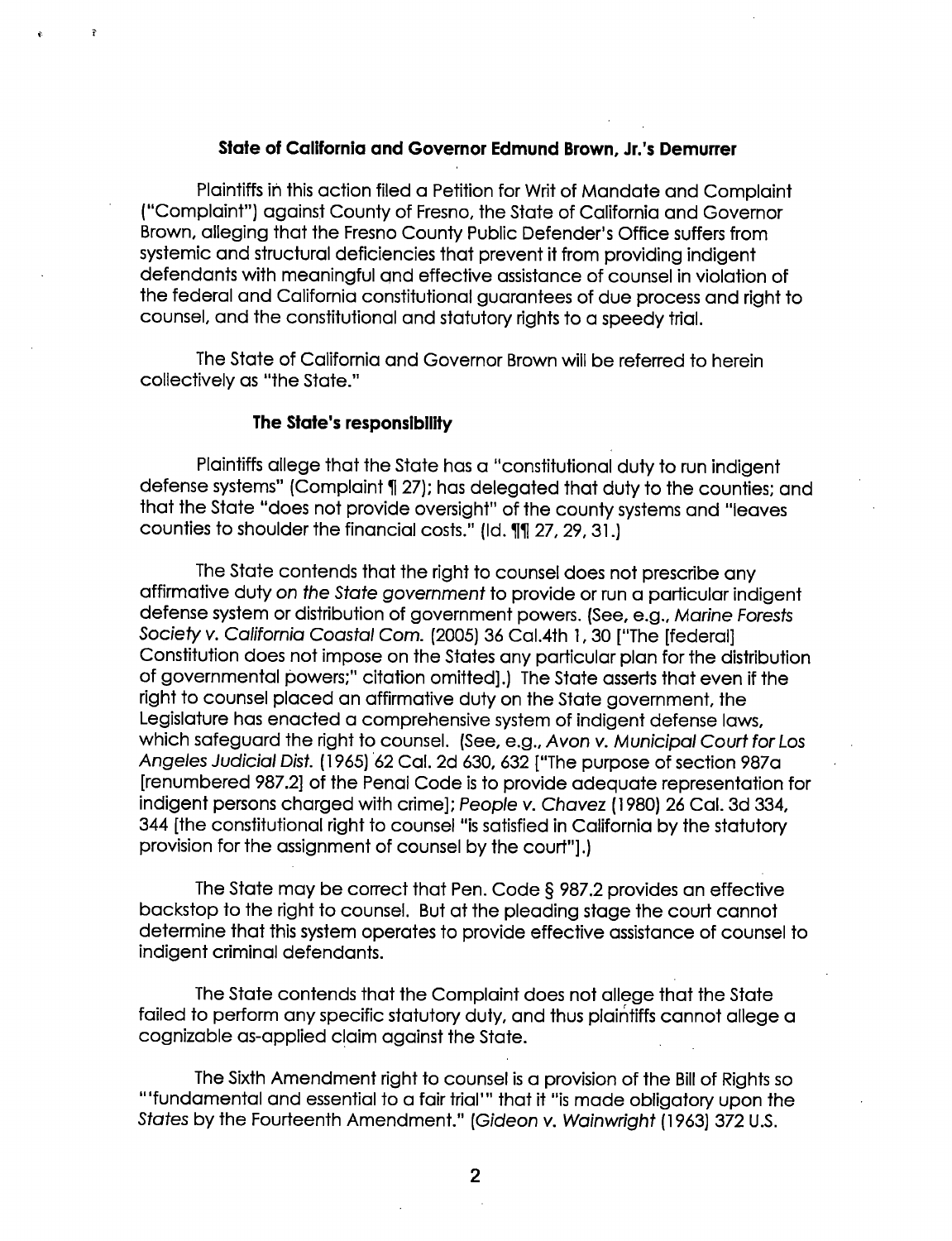335, 342-43, emphasis added.) The Fourteenth Amendment's Due Process Clause in turn provides: "nor shall any State deprive any person of life, liberty, or property, without due process of law." (US. Const, amend XIV (emphasis added).)

 $\bar{r}$ 

The State argues that that the Fourteenth Amendment's reference to the "State" does not does not place theresponsibility for providing counsel on state governments because the term the "State" refers to all public entities within the states, at both the state and local levels, citing DeShaney v. Winnebago County Dept. of Social Services (I989) 489 U.S. i89, i95 fn. i.

That is not a holding of the DeShaney decision. The Court stated that that the petitioners in that case "contend that the State [I] deprived Joshua of his liberty interest ..." Footnote 1 reads, "As used here, the term 'State' refers generically to state and local governmental entities and their agents." The Court was merely defining the term as used in that opinion. It was not stating that the term "State" as used in the Fourteenth Amendment refers generically to state and local government entities. As the State points out in its reply brief, Gideon did not address where the responsibility lies within states for providing counsel." "It is axiomatic that cases are not authority for propositions not considered." (People v. Avila (2006) 38 Cal.4th 49I, 566.) The State cites to City of Lafayette, La. v. Louisiana Power & Light Co. (I 978) 435 U.S. 389, 41 5 fn. 43 for the same proposition. This citation is not on point either.

The State cannot disclaim its constitutional responsibilities merely because it has delegated such responsibilities to its municipalities. (See Duncan v. Michigan (Mich. Ct. App. 2009) 774 N.W.2d 89, 97—98, IO4—i05.) In New York Cty. Lawyers' Ass 'n v. State of New York (N .Y. Sup. Ct. 2002) 745 N.Y.S.2d 376, 381, the court issued a preliminary injunction in a case challenging New York's compensation rate for appointed counsel and citing Gideon for the proposition that "New York State bears the ultimate responsibility to provide counsel to the indigent."

Nor can the State evade its constitutional obligation by passing statutes. (See Armstrong v. Schwarzenegger (9th Cir. 20i0) 622 F.3d 1058, 1074 ["a State cannot avoid its obligation under federal law by contracting with a third party to perform its function"].) Counties are "subordinate governmental instrumentalities created by the State to assist in the carrying out of state governmental functions," rather than "sovereign entities." (Reynolds v. Sims (1964) 377 U.S. 533, 575.)

Plaintiffs point to Stanley v. Darlington County School Dist. (4th Cir. I996) 84 F.3d 707, an equal protection school desegregation case, where the State argued that "the School District lacks standing to sue the State because the School District is a political subdivision of the State and that the State's allocation of governmental expenses is an internal issue of governmental structuring and money." (Id. at pp. 712-713.) The court rejected this argument, stating, "[b]ecause the Fourteenth Amendment imposes direct responsibility on a state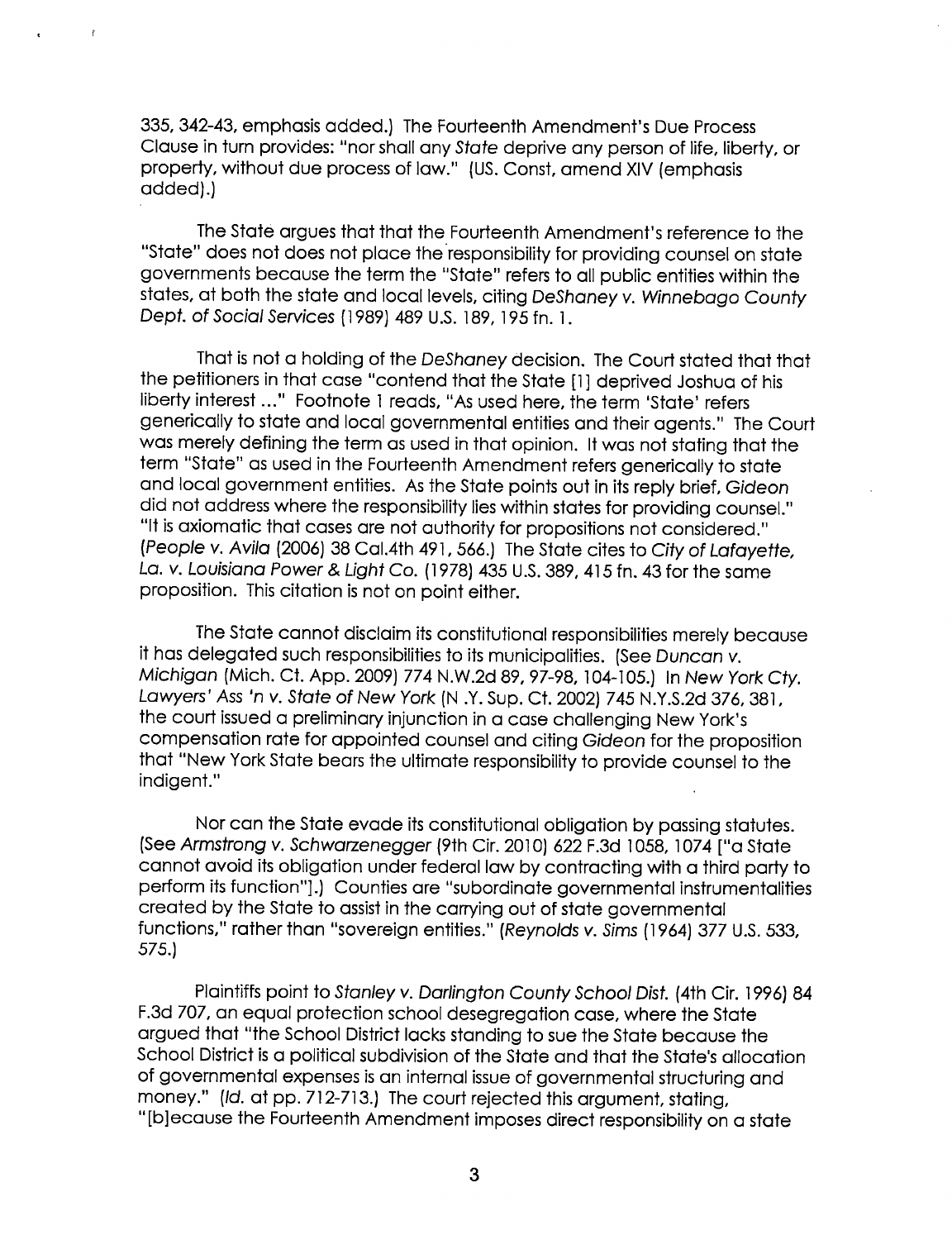to ensure [due process] ... a state's delegation to a political subdivision of the power necessary to remedy the constitutional violation does not absolve the state of its responsibility to ensure that the violation is remedied." (Id. at p. 713.)

The State, here, distinguishes Stanley by pointing out that the decision did not place responsibility upon states for violations by other governmental entities. The court recognized "[a]t the outset of our discussion ... that illegal segregation was for many years the policy of both the State of South Carolina and the Darlington County School District." (Id. at p. 713.)

However, here, if the State created an indigent defense system that is systematically flawed and underfunded, Stanley indicates that the State remains responsible, even if it delegated this responsibility to political subdivisions. "Even if a state gives its local school districts the power and means to remedy segregation, it can still be sued by the students in those districts for its failure to take steps to dismantle a dual educational system that it created. (Id. at p. 713.)

The State has not produced authority clearly showing that the causes of action premised on deprivation of the right to counsel have no merit. The court will not sustain the demurrer on this ground.

# Violation of lndividual's Right to Counsel

The State next argues that the Complaint fails to state a claim for violation of any individual's right to counsel.

The State contends that plaintiffs must satisfy the test set forth by the Supreme Court in Strickland v. Washington (1 984) 466 U.S. 668, 691-94: in order to prevail on an ineffective-assistance-of-counsel claim, a defendant must show (1) that an error by counsel was professionally unreasonable and (2) that there is a reasonable probability that but for counsel's unprofessional errors, the result of the proceeding would have been different (i.e., prejudice).

However, plaintiffs in this action are not challenging individual convictions. Rather, they claim'that the State systematically deprives Fresno County indigent defendants of the right to counsel. They contend that this right can be vindicated through individual suits challenging the validity of particular criminal convictions, or suits seeking prospective systemic relief where structural deficiencies in an indigent defense system constructively deny the assistance of ' counsel.

Since no individual convictions are being challenged, the court will only address the question of whether there is a claim of systemic deprivation.

.Plaintiffs correctly point out that mere token appointment of counsel does not satisfy the Sixth amendment right to counsel. (Evitts v. Lucey (l 985) 469 U.S. 387, 395.) "The Sixth Amendment requires effective assistance of counsel at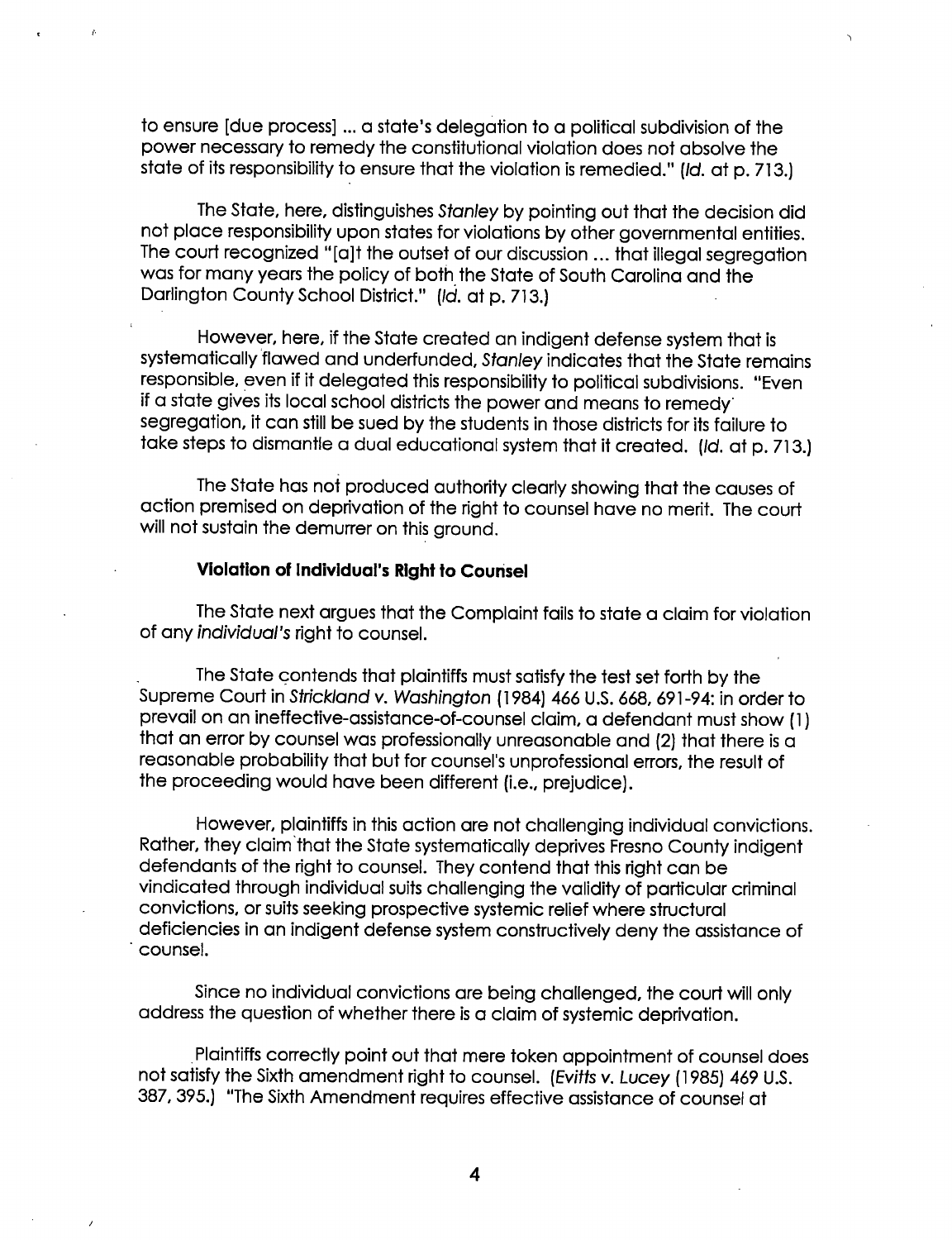critical stages of a criminal proceeding." (Lafler v. Cooper (2012) 132 S.Ct. 1376, 1385.) '

Systemic violations of the right to counsel can be remedied through prospective relief. The Supreme Court in Gideon v. Wainwright (1963) 372 U.S. . 335, held that states are obligated under the Fourteenth Amendment to appoint counsel for indigent criminal defendants. In Luckey v. Harris (1 1th Cir. 1988) 860 F.2d 1012, the Eleventh Circuit held that Strickland is an inappropriate standard to apply in a civil suit seeking prospective relief. The court distinguished between the standard used to determine "whether an accused has been prejudiced by the denial of a right," which is an issue "that relates to relief," and the question of "whether such a right exists and can be protected prospectively." (Id. at p. 1017, emphasis added.) The court emphasized-that prospective relief is designed to avoid future harm; as such, "it can protect constitutional rights, even if the violation of these rights would not affect the outcome of a trial." (ld.)

Prospective relief is designed to avoid future harm. [Citation.] Therefore, it can protect constitutional rights, even if the violation of these rights would not affect the outcome of a trial. (Id. at p. 1017.)

In a suit for prospective relief the plaintiff's burden is to show the likelihood of substantial and immediate irreparable injury, and the inadequacy of remedies at law.... This is the standard to which appellants, as a class, should have been held.

(Id. at p. 1018 (internal quotations omitted).)

Addressing the sufficiency of the allegations, the appellate court noted:  $\lceil$ 

Appellants have alleged that systemic delays in the appointment of counsel deny them their sixth amendment right to the representation of counsel at critical stages in the criminal process, hamper the ability of their counsel to defend them, and effectively deny them their eighth and fourteenth amendment right to bail, that their attorneys are denied investigative and expert resources necessary to defend them effectively, that their attorneys are pressured by courts to hurry their case to trial or to enter a guilty plea, and that they are denied equal protection of the laws. Without passing on the merits of these allegations, we conclude that they are sufficient to state a claim upon which relief could be granted.

(Id. at p. 1018.)

Here, plaintiffs allege similar systemic deficiencies: excessive caseloads (Complaint 1111 4, 50-52); Case management practices that create conflicts of interest for attorneys (Complaint 111 54, 58-59, 80); inadequate resources (Complaint 111 69, 75, 78-79, 82); inadequate supervision (Complaint 195).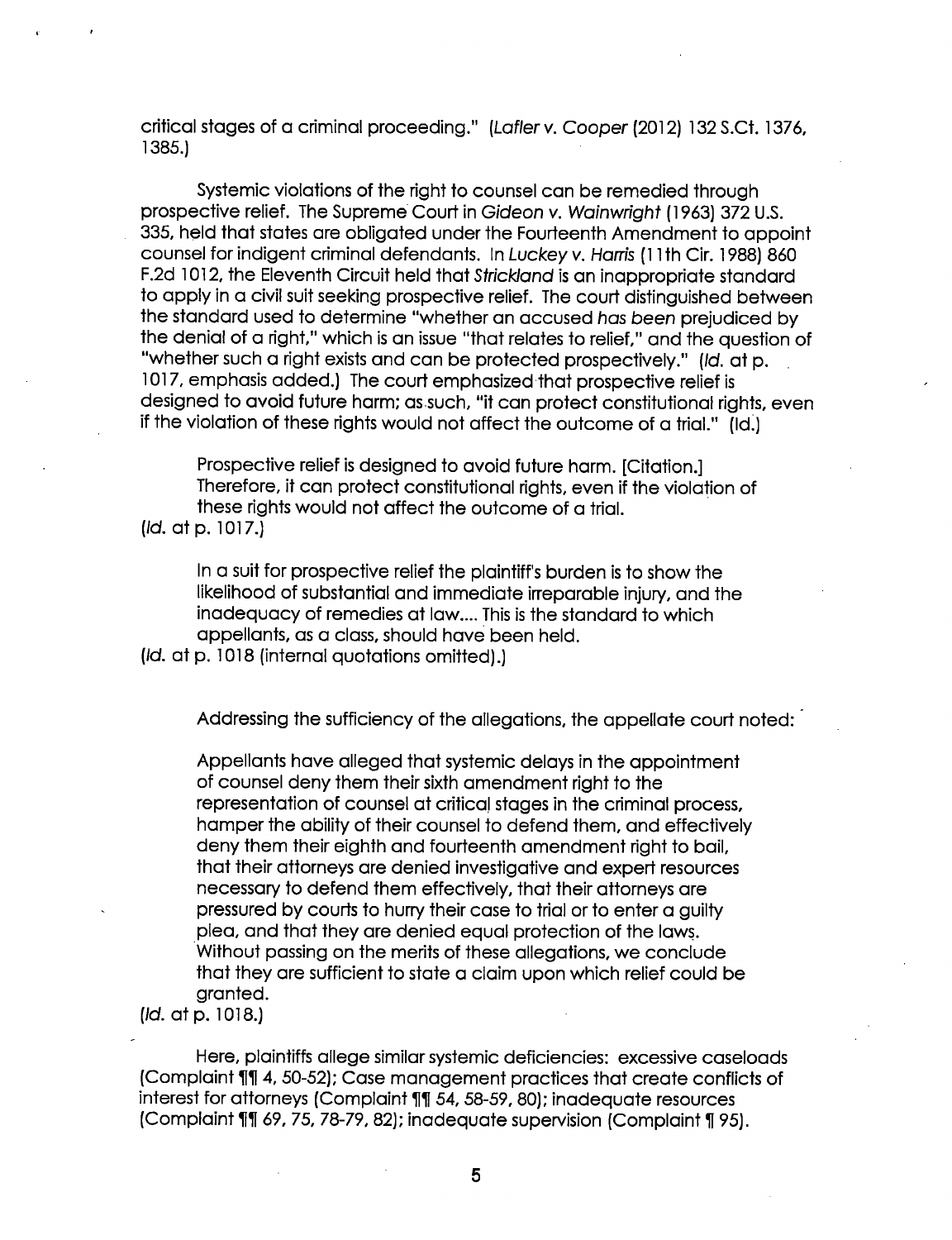Plaintiffs allege that these deficiencies cause the indigent defense system to provide for representation that falls below minimum Constitutional and statutory standards through inadequate preparation (Complaint 11 54, 63, 80, 87-88); lack of conflict-free legal representation (Complaint 11 36, 48, 54, 64, 66-71, 79, 80, 95, 112); lack of continuous representation (Complaint 1 63); inadequate opportunity for consultation (Complaint 11 64, 66, 68, 69-71); interference with competent representation due to inadequate training and support from supervisors (Complaint 111 53, 60, 74, 75, 95, 97); inadequate factual investigation (Complaint 11 78-80); lack of meaningful adversarial testing (Complaint 11 85, 87).

Pursuant to Luckey, plaintiffs need not plead and prove the elements of ineffective assistance as to specific individuals in order to state a cause of action.

The State relies on Heck v. Humphrey (1994) 512 U.S. 477, 486, which held that habeas corpus is the exclusive remedy for a plaintiff seeking to collaterally attack a criminal conviction, and that apart from habeas, civil actions "are not appropriate vehicles for challenging the validity of outstanding criminal judgments."

The suit in Heck was brought under 42 U.S.C. section 1983 for damages. The Court held that to maintain a section 1983 suit for damages, the plaintiff must prove that the conviction was invalidated. (Id. at pp. 486—487.) Heck does not apply here because plaintiffs do not seek damages or relief that would imply the invalidity of any convictions; rather they seek purely prospective relief.

# Professional Guidelines

The State argues that alleged violations of professional guidelines are insufficient to state a claim for violation of right to counsel. The State points out that professional guidelines and norms such as those discussed in the Complaint are not themselves constitutional standards or minimums, but are only guides to determining what is reasonable. (Strickland v. Washington (1984) 466 U.S. 668, 688.)

However, the Complaint does not hold these guidelines and standards out as inexorable commands, but as evidence and guidelines. As indicated by Strickland, cited by the State, professional guidelines and norms are relevant, even if not dispositive. (Strickland, supra, 466 US. at p. 688 [Prevailing norms of practice as reflected in American Bar Association standards and the like ... are guides to determining what is reasonable ..."].)

### Penal Code § 987 (count 5)

The fifth cause of action, asserting violation of Penal Code section 987, fails against the State because the statute does not impose any duty on the State. The statute provides that if a criminal defendant desires and is unable to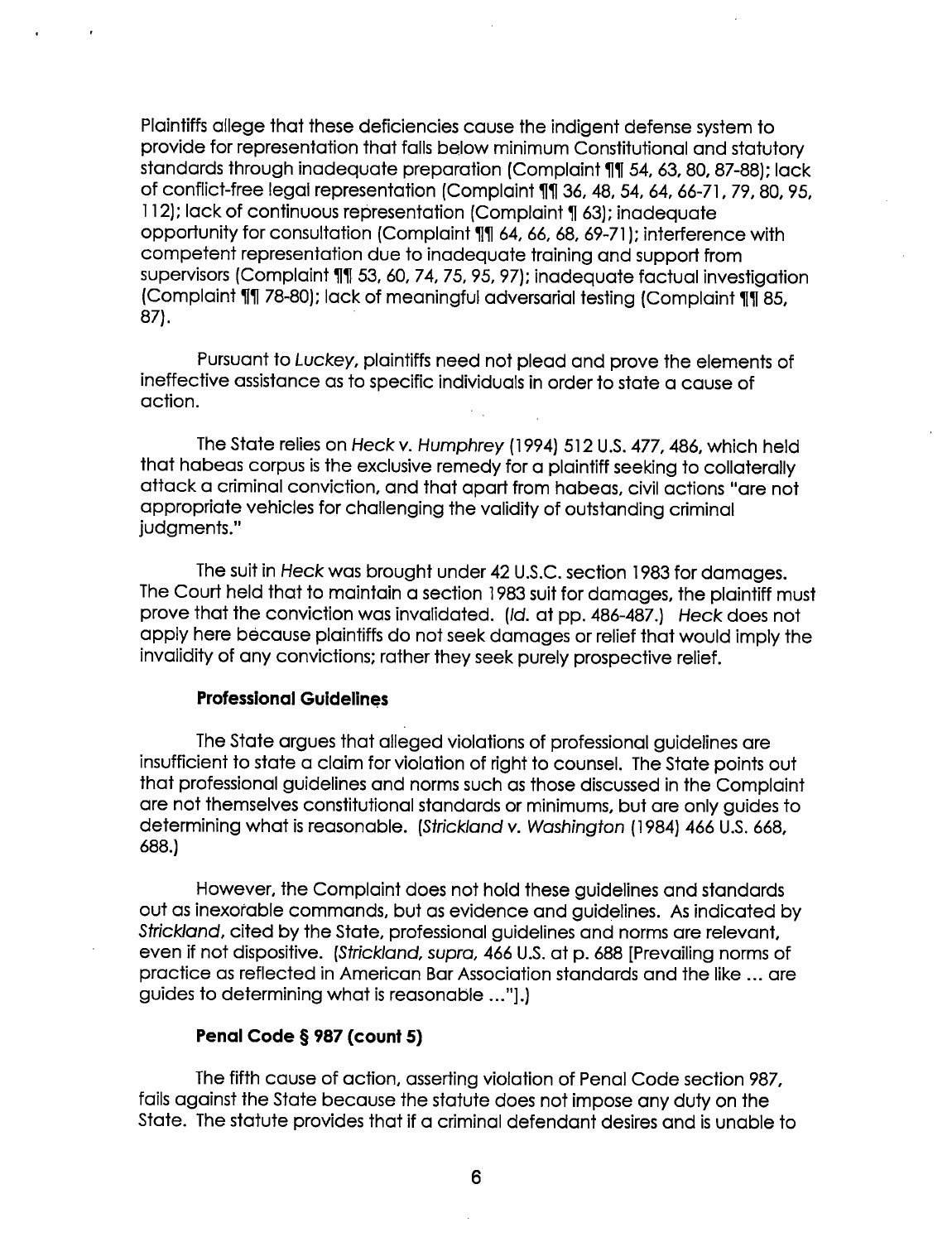employ counsel, "the court shall assign counsel to defend him or her." (Pen. Code § 987(a).)

The only entity on whom a duty is imposed by section 987 is the court. And it only requires that counsel be assigned to defend the defendant. The Complaint does not allege any instance in which a court was required to appoint counsel but failed to do so. Plaintiffs offer no argument as to how this statute was violated. The demurrer to the fifth cause of action with leave to amend.

# Right to Speedy Trial (counts 6-8)

The sixth cause of action alleges violation the California Constitution's right to a speedy trial, and the seventh and eighth allege violation of two related statues, Penal Code sections 1382 [sets forth statutory right to a speedy trial] and 859b [codifies the time for a preliminary hearing].

Plaintiffs allege that in Fresno, structural deficiencies in the indigent defense system routinely force criminal defendants to face unreasonable delays in their cases, in violation of their constitutional and statutory speedy-trial rights. (Complaint 11 6, 17, 98, 110, 112.)

Speedy trial rights can be infringed by deficiencies in the indigent defense system. (See People v. Johnson (1980) 26 Cal.3d 557, 571-72 [defendant's right to a speedy trial may "be denied by failure to provide enough public defenders or appointed counsel, so that an indigent must choose between the right to a speedy trial and the right to representation by competent counsel"].)

The State points out that the right is a "personal" one, and "is waived if not properly asserted by a defendant." (Serna v. Superior Court (1985) 40 Cal.3d 239, 251.) The State contends that for the same reasons set forth above, plaintiffs cannot collaterally attack the pleas or sentences of the individuals identified in the complaint. Citing to Heck, the State contends that a judicial declaration in this case that any plaintiff was deprived the right to a speedy trial "would necessarily imply the invalidity" of the proceedings against them, and thus is barred. (Heck, supra, 512 US. at p. 486.)

The cases cited the State sought retrospective relief that would overturn or otherwise impugn the validity of convictions previously imposed. (See Heck v. Humphrey (1994) 512 US. 477 [suit for damages pursuant to 42 U.S.C. § 1983]; People v. Villaneuva 196 Cal. App. 4th 411 (2011) [direct appeal of conviction];<br>Gibbs v. Contra Costa County, No. C 11-00403 MEI, 2011 WL 1899406 (ND. Cal. May 19, 2011) [suit for damages pursuant to 42 U.S.C. § 1983].) But here, plaintiffs seek prospective relief based on the systemic violation of Fresno indigent defendants' rights to a speedy trial and hearing. That relief would not overturn the result in any individual criminal case. In Wilkinson v. Dotson (2005) 544 U.S. 74, 76, 82, the Supreme Court held that Heck did not bar state prisoners from bringing a section 1983 claim challenging the constitutionality of state parole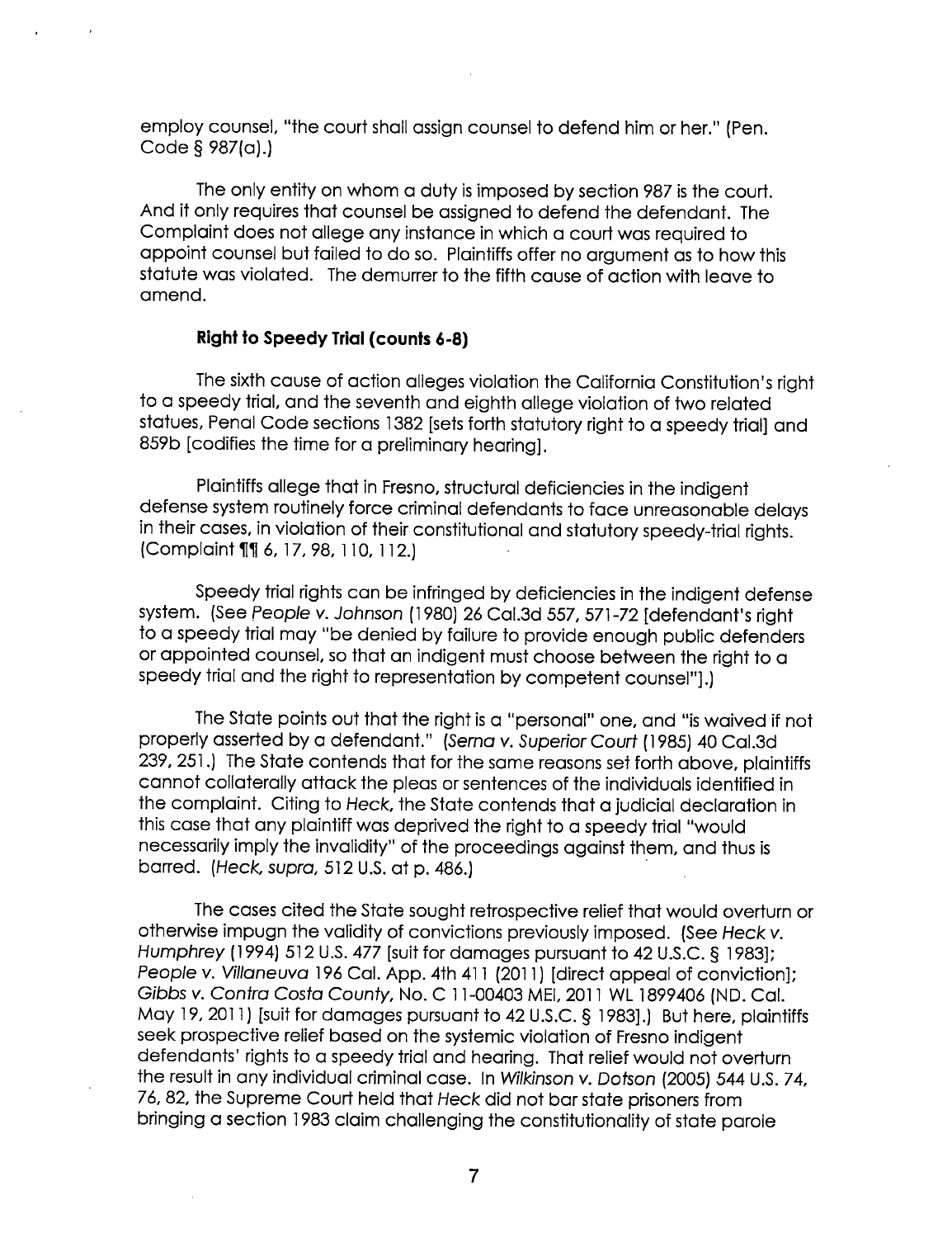procedures where the prisoners sought declaratory and injunctive relief. Accordingly, as with the right to counsel issue, Heck does not bar the speedy trial claims since only prospective relief is sought, and plaintiffs are not seeking any adjudications that would imply the invalidity of proceedings against any individual defendant.

# ' Writ of Mandate

Code of Civil Procedure section 1085, subdivision (0), provides: "A writ of mandate may be issued by any court to any inferior tribunal, corporation, board, or person, to compel the performance of an act which the law specially enjoins, as a duty resulting from an office, trust, or station...." A writ of mandate "will issue against a county, city, or other public body.... [Citations.]" (Venice Town Council, lnc..v. City of Los Angeles (1996) 47 Cal.App.4th 1547, 1558, 55 Cal.Rptr.2d 465.)

To obtain writ relief under Code of Civil Procedure section 1085, the petitioner must show there is no other plain, speedy, and adequate remedy; the respondent has a clear, present, and ministerial duty to act in a particular way; and the petitioner has a clear, present ' and beneficial right to performance of that duty. (Morgan v. City of Los Angeles Bd. of Pension Comrs. (2000) 85 Cal.App.4th 836, 842, 102 Cal.Rptr.2d 468.) A ministerial duty is one that is required to be performed in a prescribed manner under the mandate of legal authority without the exercise of discretion or judgment. (Id. at p. 843, 102 Cal.Rptr.2d 468; Unnamed Physician v. Board of Trustees (2001) 93 Cal.App.4th 607, 618, 113 Cal.Rptr.2d 309.) (County of San Diego v. State (2008) 164 Cal.App.4th 580, 593 [fn omitted].)

"A writ of mandate will lie to compel the performance of an act which the law specifically enjoins, as a duty resulting from an office, trust, or station (citation) upon the verified petition of the party beneficially interested, in cases where there is not a plain, speedy, and. adequate remedy, in the ordinary course of law." (Cal. Corr. Supervisors Org., Inc. v. Dep't of Corr. (2002) <sup>96</sup> Cal.App.4th 824, 827 [citing Code Civ. Proc., §§ 1085—1086, quotations omitted].) "Two basic requirements are essential to the issuance of the writ: (1) A clear, present and usually ministerial duty upon the part of the respondent [citations]; and (2) a clear, present and beneficial right in the petitioner to the performance of that duty[.]" (Ibid.; see also Cal. Assn. of Prof Scientists v. Dept. of Finance (2011) 195 Cal.App.4th 1228, 1236 [writ of mandate is to compel "the performance of a clear, present, and ministerial duty where the petitioner has a beneficial right to performance of that duty"].)

"A ministerial act is an act that a public officer is required to perform in a prescribed manner in obedience to the mandate of legal authority and without regard to his own judgment or opinion concerning such act's propriety or impropriety, when a given state of facts exists." (Cal. Assn. of Professional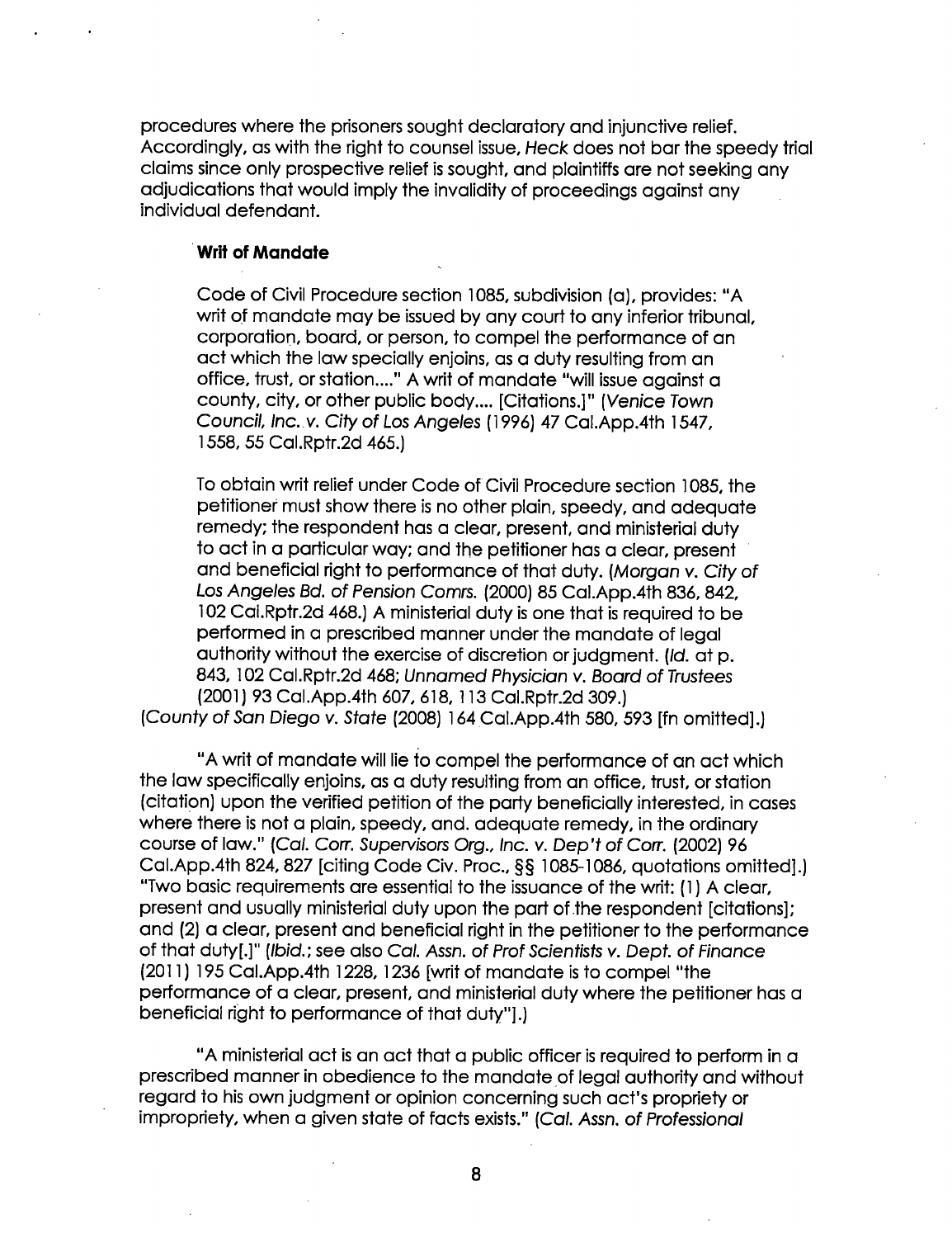Scientists v. Dept. of Finance (2011) 195 Cal.App.4th 1228, 1236.) Mandamus "will not lie to control an exercise of discretion, i.e., to compel an official to exercise discretion in a particular manner." (Mooney v. Garcia (2012) 207 Cal.App.4th 229, 232-233.)

Plaintiffs identify no ministerial duty owed by the State or Governor.

While plaintiffs cite Jenkins v. Knight (1956) 46 Cal.2d 220, for the proposition that "[t]he provisions of our Constitution are mandatory and prohibitory" (id. at p. 224), Jenkins did not rule that all constitutional provisions set forth ministerial duties for purposes of mandamus. It addressed former article IV, section 12, of the State Constitution, which provided that when vacancies arise in the Legislature, the Governor "shall issue writs of election to fill such vacancies." (Id. at p. 222.) This imposed a ministerial duty, because the Governor was "commanded by the Constitution to issue a proclamation" and had-"no discretion" in the matter. (Id. at p. 224.) Plaintiffs identify no ministerial duty comparable to this one. Plaintiffs also cite Ham v. County of Ventura ( 1979) 24 Cal.3d 605, but Horn did not address what constitutes a "ministerial" duty for purposes of mandamus. Finally, Molar v. Gates (1979) 98 Cal.App.3d 1, involved a challenge to specific practices of county officials, and the writ simply ordered <sup>1</sup>them to end the practices. (Id. at p. 6.) Plaintiffs challenge no specific State acts and instead allege only a general duty to comply the Constitution.

Additionally, mandamus cannot issue against the State. "The state acts only through its officers or agents," and mandamus thus should be directed "to compel an officer or agent of the state to perform an act that 'the law specifically enjoins.'" (County of San Diego v. State of California (2008) 164 Ca1.App.4th 580, 593 n. 12.)

For these two reasons, the demurrer to the petition for writ of mandate - should be sustained. However, plaintiffs' tactic of commingling the petition for writ of mandate with complaint for declaratory and injunctive relief makes it somewhat difficult to fashion on order, as it is unclear whether plaintiffs intended the various counts to be part of the petition or complaint. There is no distinction in the pleading between petition and complaint. In the amended pleading, the two should be pled separately even if bound together in one document.

The State also contends that the writ petition is not properly verified. A petition for writ of mandate must be verified based on personal knowledge. (Civ. Proc. §§ 1069, 1086, 1 103(0); Star Motor Imports, Inc. v. Superior Court (1979) 88' Ca1.App.3d 201, 204.) The petition is verified only by Petitioner Phillips, not by Petitioners Yepez or Estrada. Phillips verified only paragraphs 14-16 [describing her residence and employment in background] of the Complaint based on personal knowledge. The rest she verifies on information and belief.

However, Code of Civil Procedure section 446 (applicable to petitions for mandamus by section 1109) provides that "[a] person verifying a pleading need not swear to the truth or his or her belief in the truth of the matters stated therein

9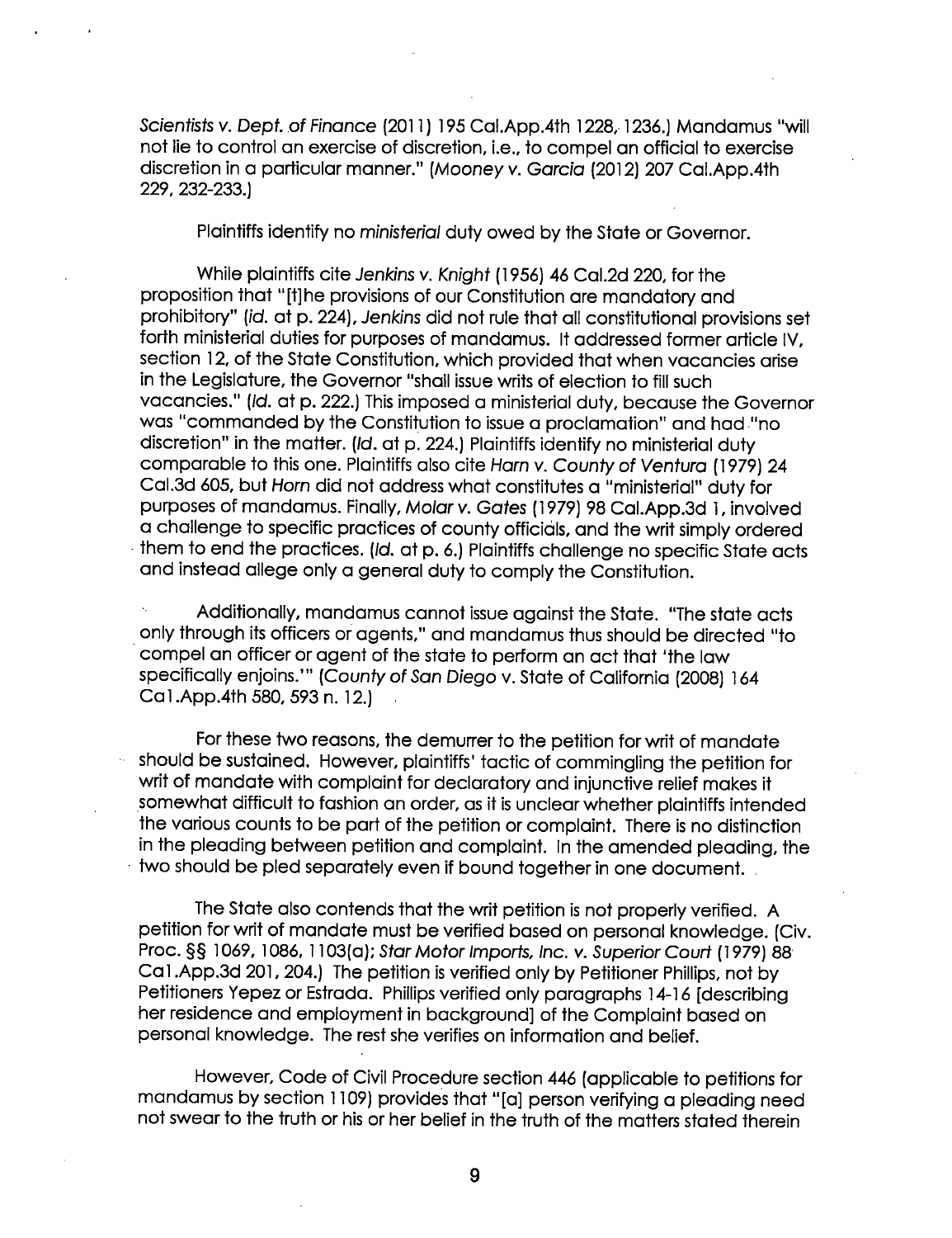but may, instead, assert the truth or his or her belief in the truth of those matters 'under penalty of perjury.'" The verification is sufficient at the pleading stage.

### Taxpayer Claim

The State next contends that the complaint fails to state a claim under the taxpayer action statute. Two of the three plaintiffs, Phillips and Estrada, assert claims as taxpayers under California's taxpayer-action statute, Code of Civil Procedure section 526a (Claim 9). (See Complaint 111 16, 20 [alleging taxpayer standing].)

Section 526a provides that a taxpayer may bring "[a]n action to obtain a judgment, restraining and preventing any illegal expenditure of, waste of, or iniury to, the estate, funds, or other property of" a public entity. The "essence" of the action, though, is "an illegal or wasteful expenditure of public funds or damage to public property." (Humane Society of the US. v. State Bd. of Equalization (2007) 152 Cal.App.4th 349, 355, citation omitted.) Therefore, to survive demurrer, "the plaintiff must cite specific facts and reasons for a belief that some illegal expenditure or injury to the public fisc is occurring or will occur." (Ibid.)

However, "[i]t is immaterial that the amount of the illegal expenditures is small or that the illegal procedures actually permit a saving of tax funds." (Wirin v. Parker (1957) 48 Cal.2d 890, 894 [taxpayer suit proper in constitutional challenge to practice of police conducting surveillance using concealed microphones]; Blair v. Pitchess (1971) 5 Cal.3d 258, 269 ["county officials may be enjoined from spending their time carrying out" an unconstitutional statute, even though that conduct "actually effect[s] a saving of tax funds"].)

The demurrer to count 9 should be overruled.

#### Governor Brown

Plaintiffs fail to state a claim against Governor Brown. The Complaint alleges that Governor Brown has a duty to "see that the law is faithfully executed" (Cal. Const. Art. I,  $\S$  1), which includes a duty to ensure the State respects the Constitutional and statutory provisions guaranteeing the right to counsel.

No California or federal law does prescribes any role for The Governor in ensuring the legal representation of indigent criminal defendants. The proper defendant in a challenge to a state law or policy is the officer charged with implementing the challenged measure. (Wolfe v. City of Fremont (2006) 144 Cal.App.4th 533, 551.) The State points out that courts have issued writs to compel action by the governor only when tied to a specific statutory or constitutional duty directed to that office that leaves him no discretion, citing Jenkins v. Knight (1956) 46 Cal. 2d 220, 224; Harpending v. Haight (1870) 39 Cal. T89, 209—l0.)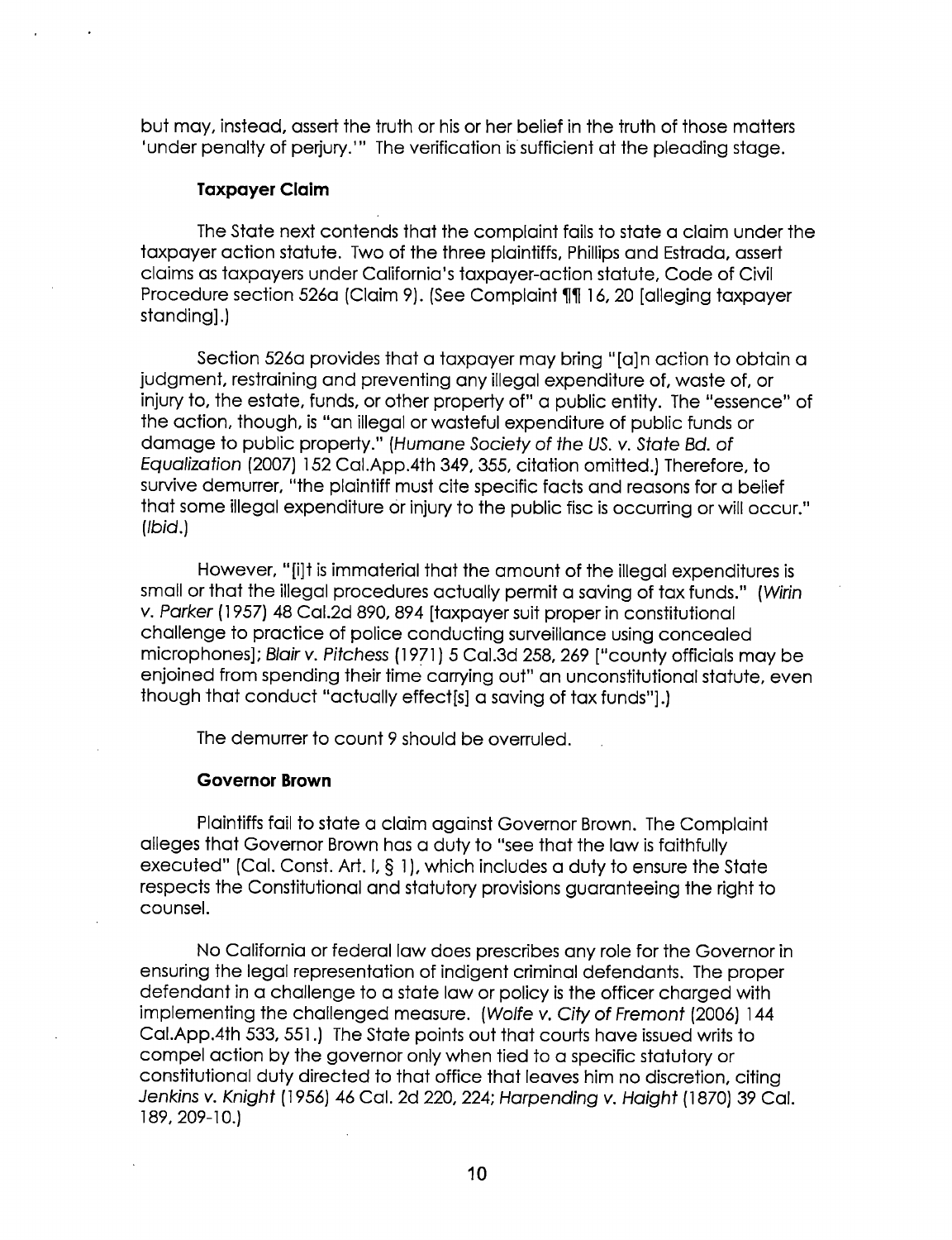Plaintiffs cite four decisions for the proposition that the Governor is routinely named in constitutional challenges, but those cases all involved specific acts by the Governor or legal duties placed upon the Governor. (Hotel Employees & Rest. Emp. Int'l Union v. Davis (1999) 21 Cal.4th 585, 590 [Governor was obligated to execute a gaming compact]; CaI. Correctional Peace Officers Assn. v. Schwarzenegger (2008) 163 Cal.App.4th 802, <sup>808</sup>[Governor's acts pursuant to declared state of emergency]; Raven v. Deukmejian (1990) 52 Cai .3d 386; 340 [Governor charged with implementing challenged law]; Bd. of Adm. v. Wilson (1997) 52 Cal.App.4th 1109, 1119 [Governor's duties concerning the budget process] .)

This case presents no analogous circumstances. The demurrer to the petition and complaint should be sustained as to Governor Brown.

# State of California and Governor Edmund Brown, Jr.'s Motion to Strike

The State separately moves to strike paragraphs 11, 16, 18, 20, 114 and 115, each count of the Complaint, and each paragraph of the prayer for relief. The State then offers no argument in its memorandum in support of moving to strike any of these portions of the Complaint. It merely references the demurrer, and asserts that each count is legally unsupportable. In other words, the motion to strike basically says, "We move to strike everything. See demurrer." The State points out that a motion to strike may be appropriate where a portion of a cause of action is defective (PH II, Inc. v. Superior Court (1995) 33 Cal.App.4th 1680, 1682—83), but the motion to strike identifies no portion of the complaint to be stricken.

A motion must be supported by a memorandum of points and authorities. (Cal. Rules of Court, Rule 3.1113(0).) The memorandum "must contain a statement of facts, a concise statement of the law, evidence and arguments relied on, and a discussion of the statutes, cases and textbooks Cited in support of the position advanced." (Cal. Rules of Court, Rule 3.1 1 13(b); see Quantum Cooking Concepts, Inc. v. LV Assocs., Inc. (201 1) 197 Cal.App.4th 927, 934 [trial court not required to "comb the record and the law for factual and legal support that a party has failed to identify or provide"].) The memorandum in support of the motion to strike fails in this regard. Neither the court nor plaintiffs should be required to comb through the memorandum in support of the demurrer for arguments supporting the motion to strike.

Moreover, the motion to strike is entirely duplicative of the demurrer, which is being sustained as to any count that fails to state a cause of action.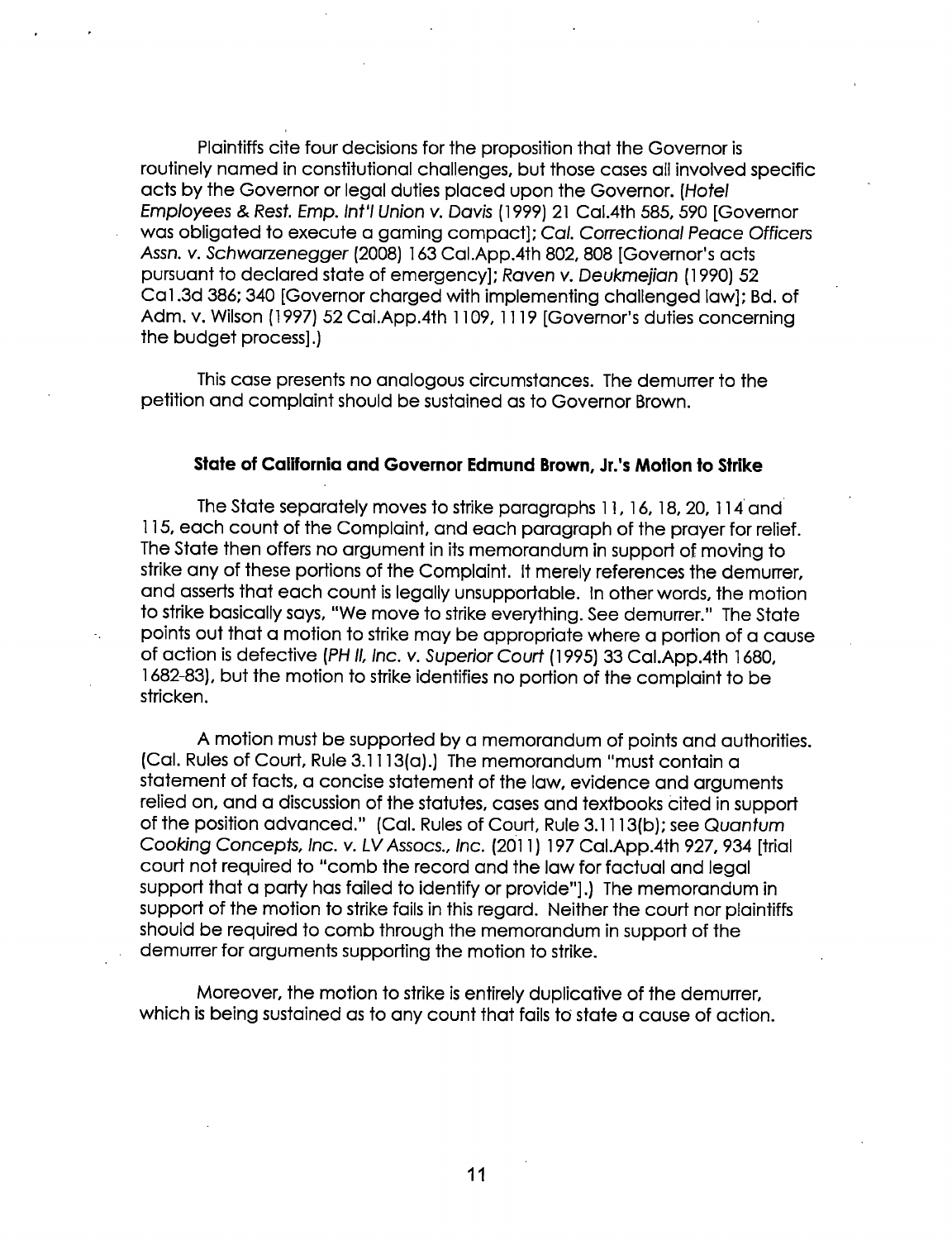# County of Fresno's Demurrer

### Judicial Notice

For the purpose of testing the sufficiency of the cause of action, the demurrer admits the truth of all material facts properly pleaded (i.e., all ultimate facts alleged, but not contentions, deductions or conclusions of fact or law). (Aubry v. Tri-City Hesp. Dist. (1992) 2 Cal.4Th 962, 966-967; Serrano v. Priest (1971) 5 Cal.3d 584, 591.) The sole issue raised by a general demurrer is whether the facts pleaded state a valid cause of action - not whether they are true. Thus, no matter how unlikely or improbable, plaintiff's allegations must be accepted as true for the purpose of ruling on the demurrer. (Del E. Webb Corp. v. Structural Materials Co. (1981) 123 Cal.App.3d 593, 604.) However, the allegations of the complaint are not accepted as true if they contradict or are inconsistent with facts judicially noticed by the court. The court may consider matters outside the complaint if they are judicially noticeable under Educ. Code  $\S$ § 452 or 453. (See Cansino v. Bank of America (2014) 224 Cal.App.4th 1462, 1474.

In support of its demurrer the County of Fresno presents the most expansive and excessive request for judicial notice ever seen by this court. The County treats its demurrer as a plaintiff's opposition to a defendant's summary judgment motion, but in this case expecting to have the case dismissed by raising triable issues of fact.

The County's requests for judicial notice goes so far beyond the proper reasonable use of procedure, that they are denied in their entirety pursuant to Evidence Code section 352:

It is well recognized that the purpose of judicial notice is to expedite the production and introduction of otherwise admissible evidence.... the matter to be judicially noticed must be relevant. . . .judicial notice [is] likewise qualified by Evidence Code, section 352, which permits the exclusion of any otherwise relevant evidence in the discretion of the trial court 'if its probative value is substantially outweighed by the probability that its admission will (a) necessitate undue consumption of time or (b) create substantial danger of undue prejudice, of confusing the issues, or of misleading the jury."

(Mozzetti v. City of Brisbane (1977) 67 Cal.App.3d 565, 578.)

#### Writ of Mandate

The County contends that the writ petition is demurrable because the County Board has no *ministerial* duty to ensure that Public Defenders' caseloads do not exceed any particular caseload cap number.

Traditional mandate will issue to compel action by a governmental body or official when the action is a ministerial duty - one which a public agency is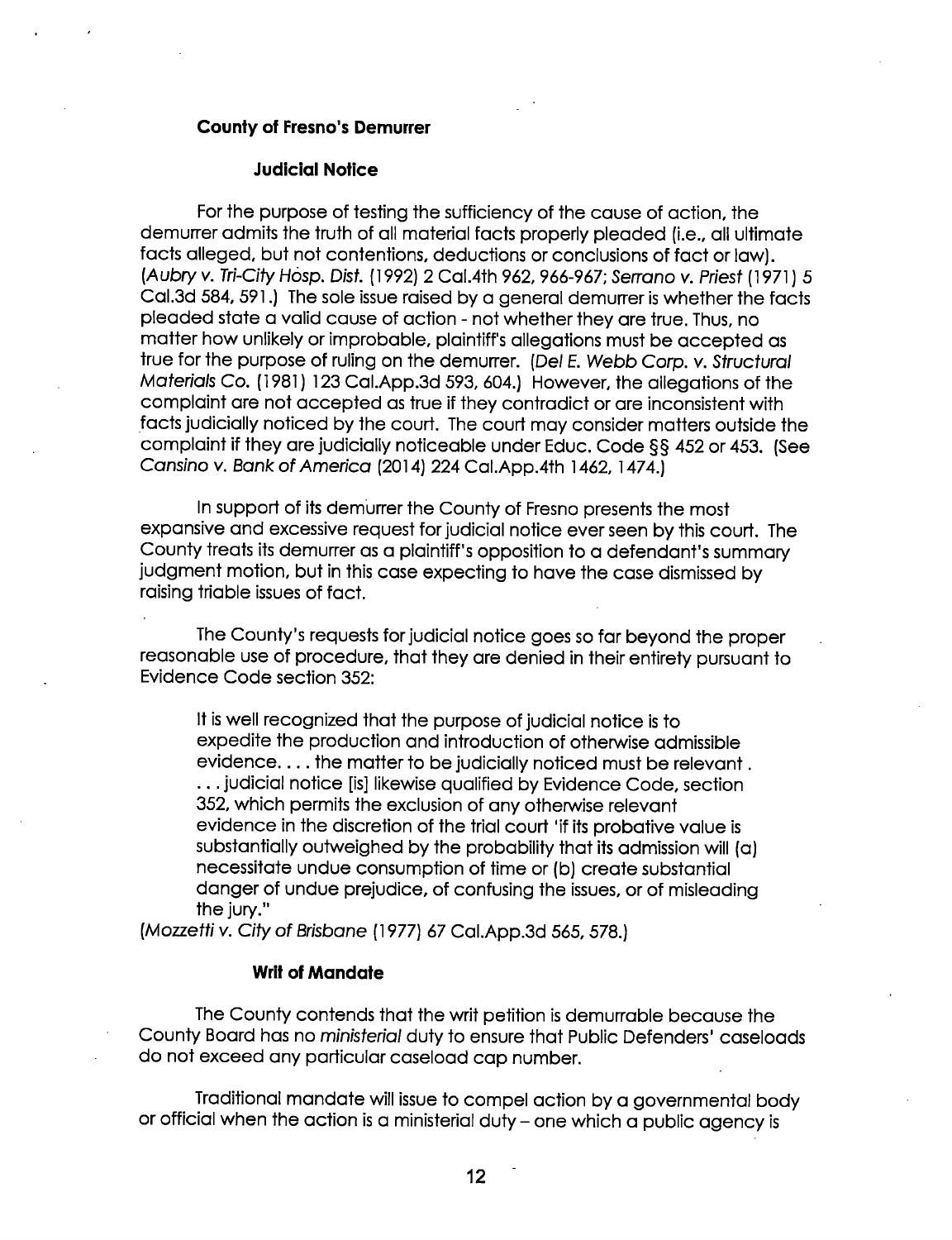required to perform. (Women Organized for Employment v. Stein (1980) 114 Cal.App.3d 133, 139.)

"A 'ministerial duty' is one generally imposed upon a person in public office who, by virtue of that position, is obligated 'to perform in a prescribed manner required bylaw when a given state of facts exists. [Citation.]' [Citations.]" (City of King City v. Community Bank of Central California (2005) 131 Cal.App.4th 913, 926.) it is a duty that a governmental or private body, by or through a public or private board, agency, official, or employee, is required to perform without the exercise of independent judgment or opinion. (Ellena v. Department of Ins. (2014) 230 Cal.App.4th 198, 205.) Ministerial actions "are essentially automatic based on whether certain fixed standards and objective measurements have been met."' (Sustainability of Parks, Recycling & Wildlife Legal Defense Fund v. County of Solano Dep't of Resource Mgmt. (2008) <sup>167</sup> Cal.App.4th 1350, quoting Calvert v. County of Yuba (2006) 145 Cal.App.4th 613, 623.) in general, a ministerial act does not entail the exercise of judgment or discretion. "A ministerial act is an act that a public officer is required to perform in a prescribed manner in obedience to the mandate of legal authority and without regard to his own judgment or opinion concerning such act's propriety or impropriety, when a given set of facts exists." (California Ass'n of Prof. Scientists v. Departmentof Fin. (2011) 195 Cal.App.4th 1228, 1236, quoting Kavanaugh v West Sonoma County Union High Sch. Dist. (2003) 29 Cal.4th 91 1, 916.)

Plaintiffs cite to case law in which a writ of mandate issued to compel the performance of a constitutional duty, and argue that the cases stand for the proposition that mandate will issue notwithstanding a governmental actor's discretion.

In Molar v. Gates (1979) 98 Cal.App.3d 1, the county permitted male prisoners to access minimum security jail facilities with their attendant privileges, while denying such facilities and privileges to female inmates. (Id. at p. 6.) The petitioners sought a writ of mandate challenging this practice. Though the court acknowledged that county officials have discretion in this area, it held that this discretion did not preclude mandamus relief to remedy a violation of constitutional equal protection rights. (Id. at pp. 19, 20, 23, 25.)

However, this case does not aid plaintiffs. While the county had discretion whether "to provide minimum security facilities or outdoor work opportunities at all" (id. at 25), once a facility or privilege was offered to the male inmates, the county was mandated, under equal protection principles, to offer it to female inmates as well. That was reflected in the language of the writ "to refrain from providing facilities and programs to one sex which are not provided to the other and to provide like criteria in offering branch jail privileges to the two sexes . . ." (ld.) Hence, in Molar, once the county made any discretionary decision to provide facilities or privileges to one gender of inmates, the county had absolutely no discretion to refuse to provide facilities or privileges to the other.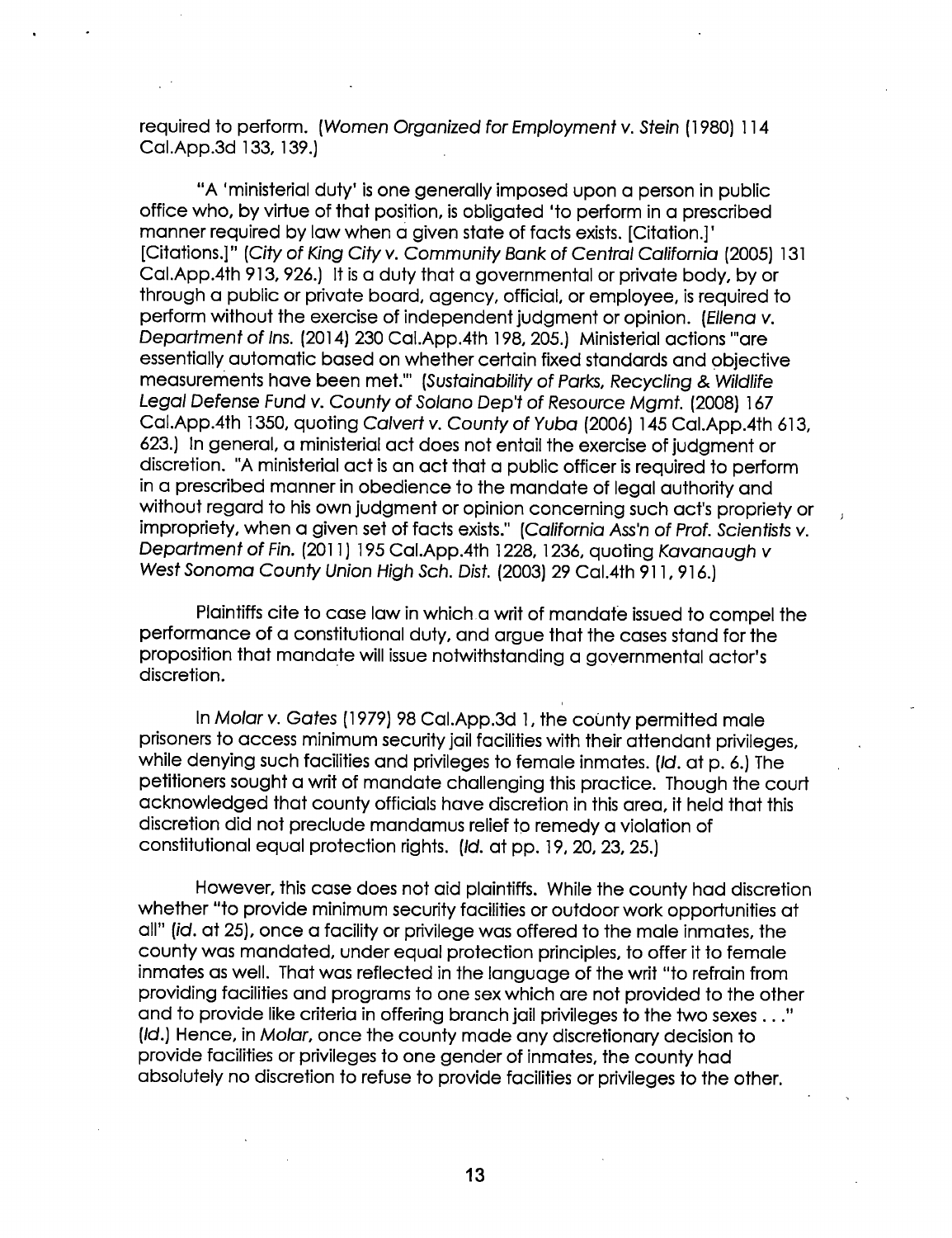Plaintiffs rely on Horn v. County of Ventura (1979) 24 Cal.3d 605, where the plaintiff filed a petition for writ of mandate challenging the constitutionality of the county's procedures for notifying landowners of governmental conduct affecting their property interest. The issue before the court was whether the board's action in approving the subdivision map was legislative (requiring no notice to landowners) or adjudicatory (requiring notice to landowners) in nature. The Subdivision Map Act mandates rejection of a subdivision plan "if it is deemed unsuitable in terms of topography, density, public health and access rights, or community land use plans." (id. at pp. 614-615.) The court noted that resolution of these issues involve exercise of judgment and balancing of conflicting interests, hallmarks of the adjudicative process. The court rejected the concept that subdivision approvals are purely ministerial acts requiring no precedent notice or opportunity for hearing. (Id. at p. 615.) Therefore, the petitioner was entitled to notice. (Id.)

Plaintiffs rely on Horn because the California Supreme Court granted the plaintiffs' writ, despite finding that the challenged conduct involved the exercise of judgment and was not a purely ministerial act. But the discussion of discretionary versus ministerial acts did not involve the mandate to provide notice, but whether notice was required in the first place (i.e., whether it was an adjudicatory decision). Horn is not supportive of plaintiffs' position here. Clearly there is a constitutional duty, but it does not appear to be a ministerial duty. For that reason the demurrer to the petition for writ of mandate should be sustained.

The County also argues that Penal Code section 987.2(a) provides for a Sixth Amendment backstop, because it permits the public defender to decline cases for "any ...", which could include workload.

When a public defender reels under a staggering workload ... [t]he public defender should proceed to place the situation before the judge, who upon a satisfactory showing can relieve him, and order the employment of private counsel (Pen.Code, s 987a) at public expense.

# (Ligda v. Superior Court (1970) 5 Cal.App.3d 811, 827-28.)

It is possible that Penal Code § 987.2(a)(3) ensures protection of the right to counsel, and renders plaintiffs' claims of systemic deficiencies in the indigent criminal defense system meritless. But such a determination would require  $\alpha$ much more detailed record and level of review than can be afforded at this stage.

The County also contends that the petition is speculative because plaintiffs rely upon isolated acts to assert the existence of a systemic problem.

While plaintiffs do give examples, they are not the only allegations supporting the ultimate allegations of denial of right to counsel. The County complains that while 42,000 criminal cases are initiated in this court every year (Complaint 140), plaintiffs give a mere six examples of alleged Sixth Amendment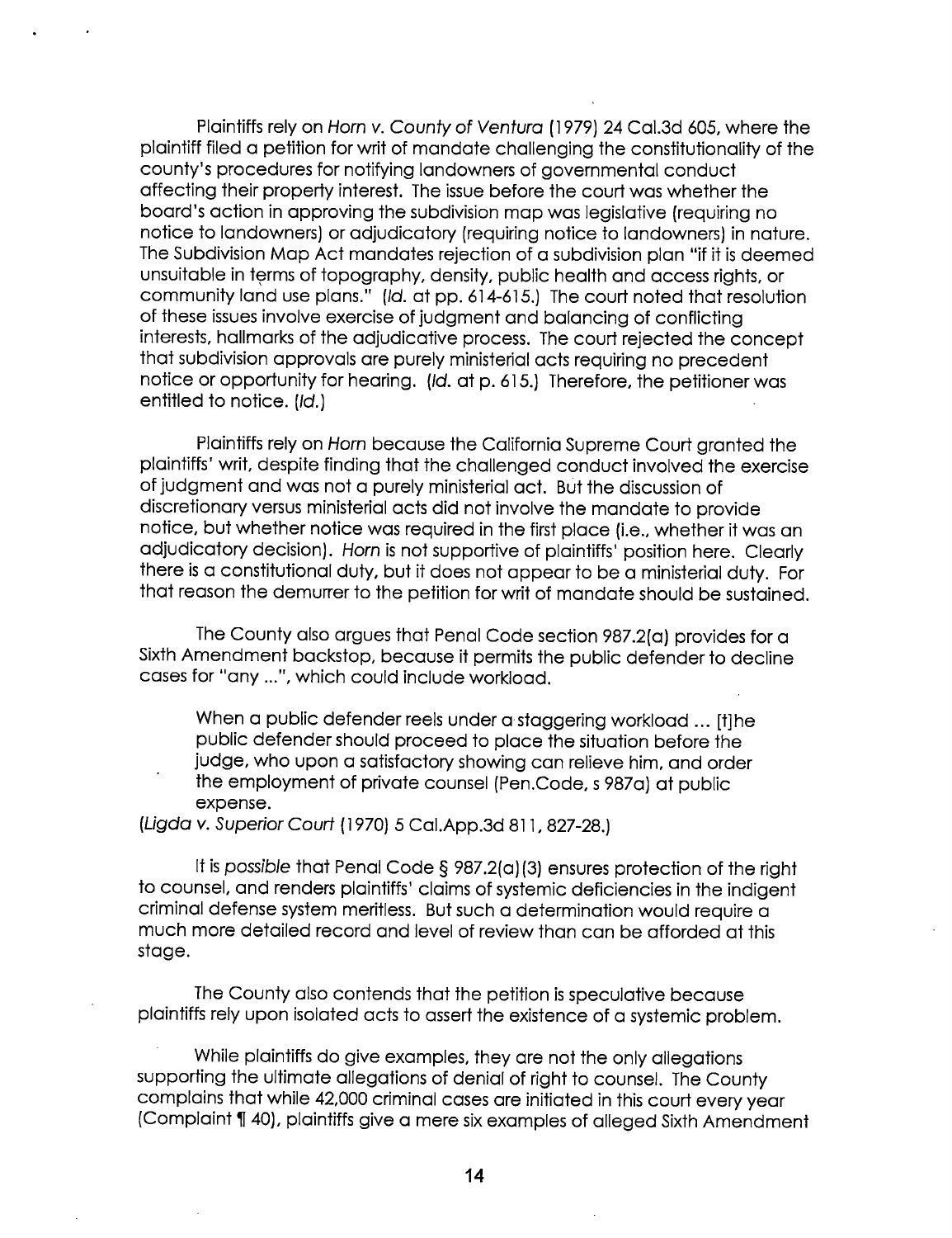violations (Complaint 1(1) 98—l 12). Plaintiffs do not need to allege more than that in the Complaint. "[T]he complaint need only allege facts sufficient to state a cause of action; each evidentiary fact that might eventually form part of the plaintiff's proof need not be alleged." (C.A. v. William 8. Hart Union High School Dist. (2012) 53 Cal.4th 861, 872.) If anything, the Complaint alleges too many facts and statistics. The demurrer will not be sustained on the ground that the examples pled are insufficient to establish systemic deficiencies. The County relies on Rizzo v. Goode (i 976) 423 U.S. 362, for the proposition that plaintiffs' showing of a relatively few instances of violations by individual peace officers, without any showing of a deliberate policy, did not provide a basis for injunctive relief. But Rizzo did not involve an attack on the complaint. It was an appeal of . orders entered after parallel trials of separate actions. It does not address what is required at the pleading stage.

The County continues to attack the existence of systemic deficiencies by contending that the writ petition is speculative because per-attorney caseloads cannot be reliably predicted, and because the Office's increasing capacities to handle work should be the result of recently-expanded PD training budgets. The County points to Proposition 47 (requiring misdemeanor sentence instead of felony sentence for certain offenses, the full impacts of which are not yet known), new positions added since the low point of the Great Recession, increase in the training budget. Basically, the County contends that the Complaint is speculative because there have been some changes, and caseloads could change in the future. The Complaint alleges many structural deficiencies in the indigent defense system: excessive caseloads (Complaint 11) 4, 50-52); Case management practices that create conflicts of interest for attorneys (Complaint 11 54, 58-59, 80); inadequate resources (Complaint 11 69, 75, 78-79, 82); inadequate supervision (Complaint 195). Plaintiffs allege that these deficiencies cause the indigent defense system to provide for representation that falls below minimum Constitutional and statutory standards through inadequate preparation (Complaint 11 54, 63, 80, 87-88); lack of conflict-free legal representation (Complaint 11 36, 48, 54, 64, 66-71, 79, 80, 95, 112); lack of continuous representation (Complaint ¶ 63); inadequate opportunity for consultation (Complaint 11 64, 66, 68, 69-71); interference with competent representation due to inadequate training and support from supervisors (Complaint 111 53, 60, 74, 75, 95, 97); inadequate factual investigation (Complaint 11| 78-80); lack of meaningful adversarial testing (Complaint 11| 85, 87). These allegations are sufficient to state a claim against Fresno County under counts one through five and nine for systemically depriving Fresno County indigent defendants of assistance of counsel, despite the factual disputes raised by the County.

# Separation of Powers

The County then argues that the writ petition is demurrable because it requires the court to violate the separation of powers doctrine.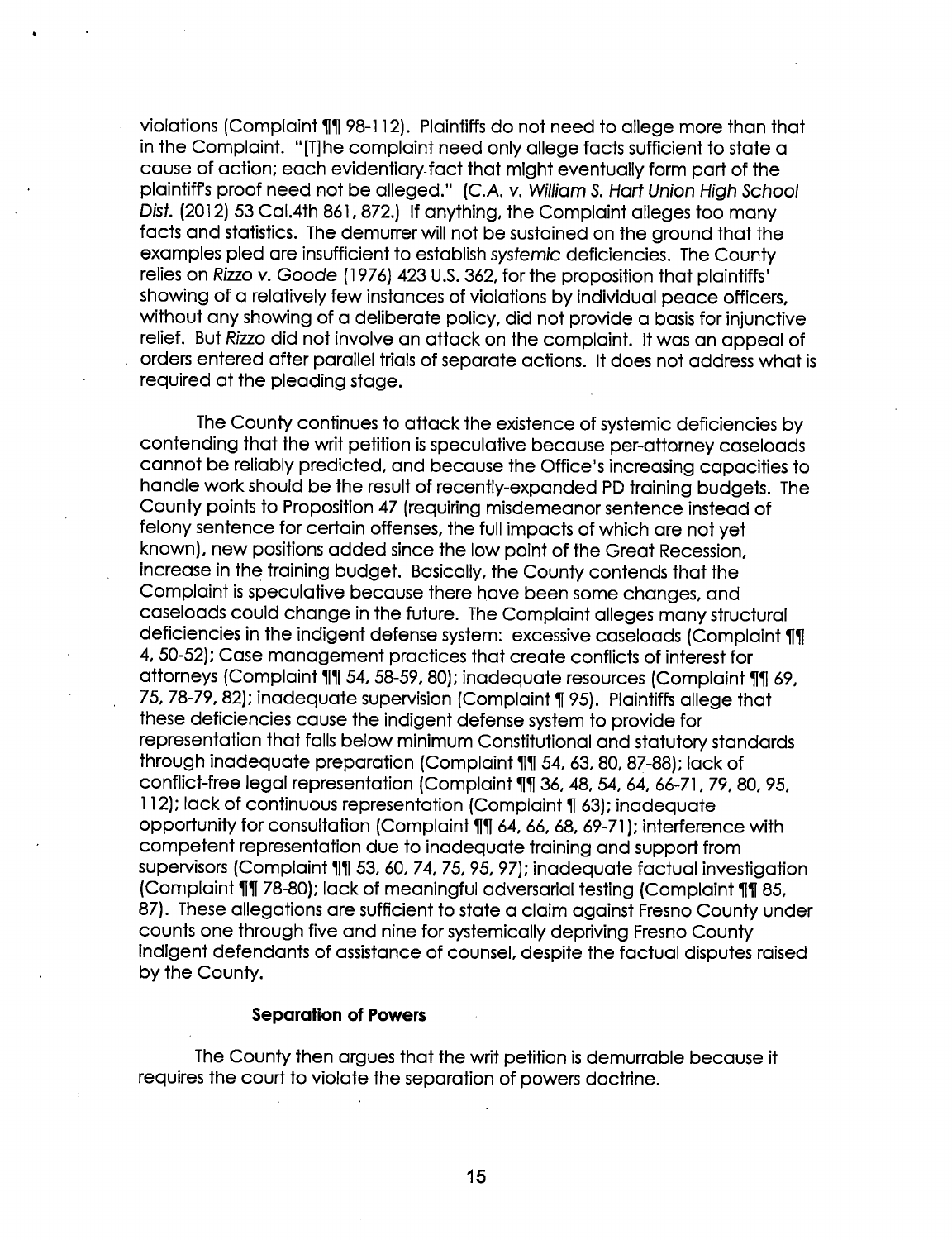"Managing a county government's financial affairs has been entrusted To ... [the] county board of supervisors, and is an essential function of the board." (Citizens for Jobs and the Economy v. County of Orange (2002) 94 Cal.App.4th 1311, 1332-1333.) The County contends that the Board had to balance the budget during the Great Recession, and in doing so had to limit the number of employees. That power was vested in the board of supervisors. (See Hicks v. Board of Supervisors (i 977) 69 Cal.App.3d 228, 234.)

However, authorities cited by the County indicate that the separation of powers issue is not a hard-and-fast bar to the relief sought here. The County cites To Faulkner v. California Toll Bridge Authority ( l 953) 40 Cal.2d. 3i 7, 330:

[T]o state a cause of action warranting judicial interference with the official acts of defendants, [the plaintiffs] must allege much more than mere conclusions of law; they must aver the specific facts from which the conclusions entitling them to relief would follow.

This citation indicates it becomes more of a sufficiency-of-the-pleading issue. Moreover, the County's reply shifts the separation of powers argument somewhat. Instead of arguing simply that the cannot issue the orders requested because it would violate the separation of powers doctrine, it argues in the reply that even if the Strickland test for violation of the right to counsel does not apply<sup>1</sup>, and plaintiffs are not required to plead and prove prejudice, plaintiffs are still required to allege actual injury.

In the reply, the County argues that two cases apply the Strickland test in the context of Sixth Amendment systemic deficiency claims: Platt v. State (1996) 664 N.E.2d 357 and Kennedy v. Carlson (i 996) 544 N.W.2d i, 7.

ln Platt, the plaintiff sought to enjoin The Marion County public defender system on the ground that it effectively denies indigents the effective assistance of counsel. The court found the claim for equitable relief inappropriate because a violation of a-Sixth Amendment right will arise only aftera defendant has shown he was prejudiced by an unfair trial, relying on Strickland. "This prejudice is essential to a viable Sixth Amendment claim and will exhibit itself only upon a showing that the outcome of the proceeding was unreliable. Accordingly, the claims presented here are not reviewable under the Sixth Amendment as we have no proceeding and outcome from which to base our analysis." However,

<sup>&</sup>lt;sup>1</sup> This was discussed above in the State's demurrer. Strickland v. Washington (1984) 466 U.S. 668, 691-94 held that in order to prevail on an ineffective-assistance-of-counsel claim, a defendant must show (1) that an error by counsel was professionally unreasonable and (2) that there is a reasonable probability that but for counsel's unprofessional errors, the result of the proceeding would have been different (i.e., prejudice). l agreed with plaintiffs that, pursuant to Luckey v. Harris (11th Cir. 1988) 860 F.2d 1012, the Strickland standard does not apply since plaintiffs are seeking prospective relief.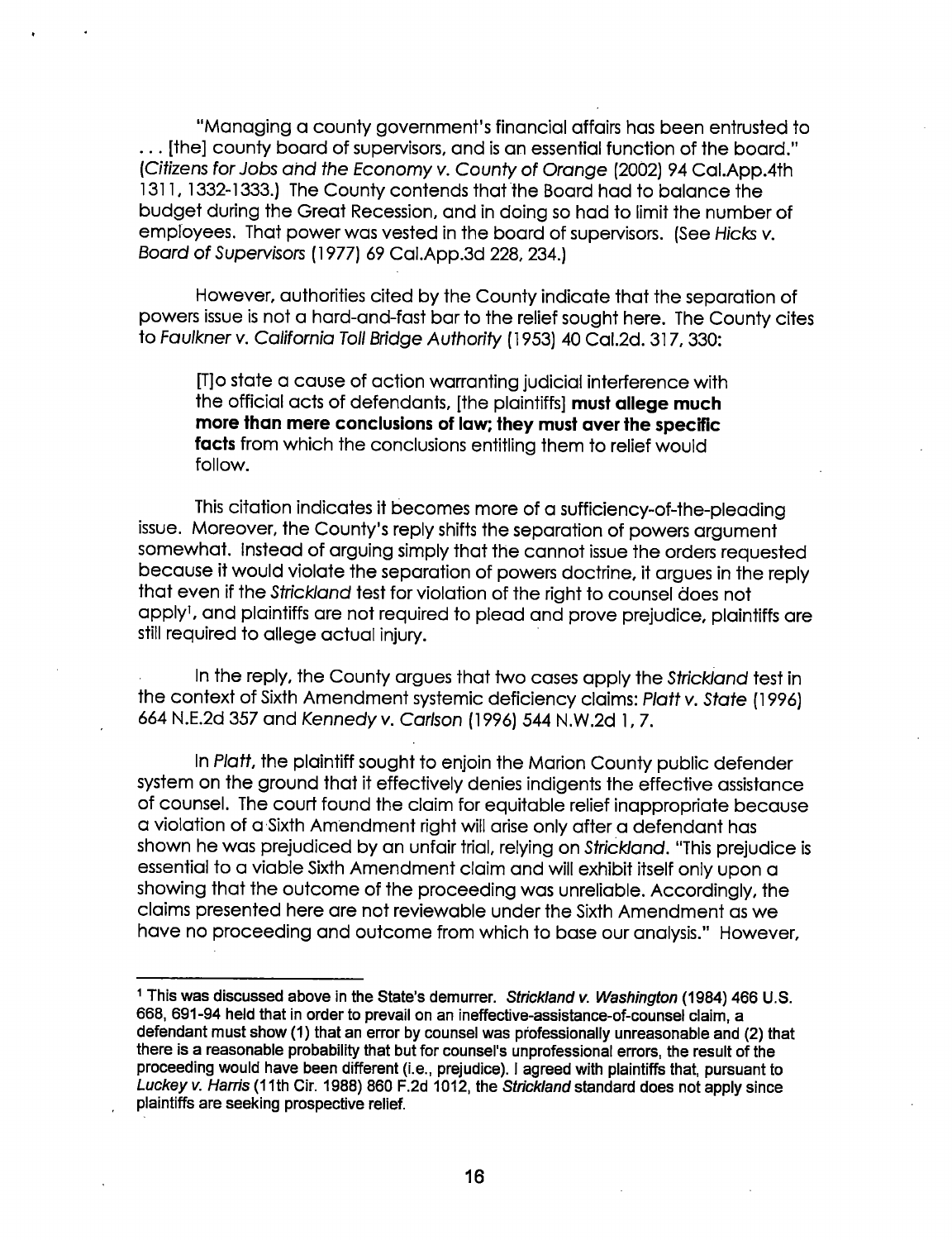I'm not clear on the procedural posture of the case. And there is no mention of Luckey.

Kennedy was a suit by a chief public defender, contending that the public defender funding system violates the constitutional rights of indigent criminal defendants to the effective assistance of counsel by not providing sufficient funds for the operation of the Fourth Judicial District Public Defender's Office. "[C]onstrained by Minnesota's caselaw and the facts before us in this case," and because the plaintiff failed to show "injury in fact" to support his claim "as required under Minnesota law," the court rejected his request for iudicial intervention.

The appeal was of the district court's order granting the plaintiff's motion for summary judgment. "The court acknowledged that it could not determine whether Kennedy's attorneys had provided ineffective assistance of counsel in any particular cases, but nevertheless found that judicial relief was necessary to prevent this from occurring in the future."

This decision was reversed on appeal. The appellate court did not apply Strickland, but the state's law regarding the requirement of a justiciable controversy in order to issue a declaratory judgment regarding the constitutionality of a statute. The court held that there was no justiciable controversy. Moreover, the appeal was of a decision fully evaluating the evidence in support of the claims being raised, not an attack on the pleadings. Furthermore, the court stated:

In those cases where courts have found a constitutional violation due to systemic underfunding, the plaintiffs showed substantial evidence of serious problems throughout the indigent defense system. By comparison, Kennedy has shown no evidence that his clients actually have been prejudiced due to ineffective assistance of counsel. To the contrary, the evidence establishes that Kennedy's office is well-respected by trial judges, it is well-funded when compared to other public defender offices, and its attorneys have faced no claims of professional misconduct or malpractice.

Here, there are plenty of allegations of negative consequences of the systemic deficiencies alleged. As the County points out in its reply, in Luckey v. Harris (11th Cir. 1988), the Eleventh Circuit Court of Appeals stated that "[i]n a suit for prospective relief the plaintiff's burden is to show 'the likelihood of substantial and immediate irreparable injury, and the inadequacy of remedies at law."" It did not say that irreparable injury must be shown to have already occurred, which is what the County is arguing.

In the reply the County also relies on Lewis v. Casey (1996) 518 U.S. 343 in support of the contention that plaintiffs seeking systemic relief must plead and prove actual injury. The United States Supreme Court has "consistently required States to shoulder affirmative obligations to assure all prisoners meaningful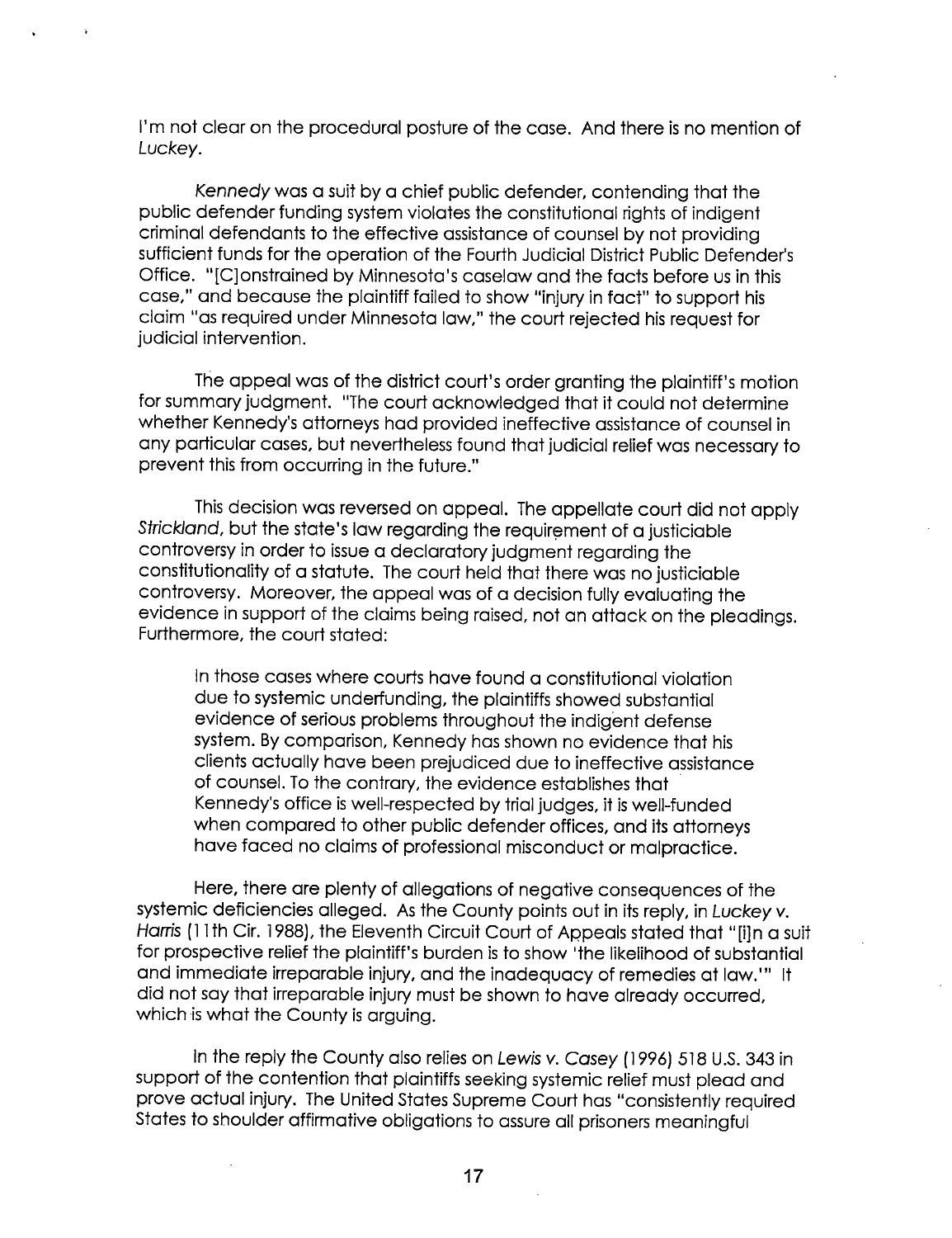access to the courts." (Bounds v. Smith (1977) 430 U.S. 817, 824.) In Lewis, the Supreme Court concluded, however, that actual injury is required to state a claim for denial of access to the courts. (518 U.S. at pp. 351-352.) Such injury will be shown when an inmate can "demonstrate that a non-frivolous legal claim has been frustrated or was being impeded." (Id. at p. 353.) The Court likewise rejected the argument that the mere claim of a systemic defect, without a showing of actual injury, presented a claim sufficient to confer standing. (Id. at<br>p. 349.)  $p. 349.$ ) -  $p. 349.$ ) -  $p. 349.$ 

While this is a compelling argument, the demurrer will not be sustained on this ground for the multiple reasons. First, the County's moving papers never argue this pleading injury requirement in the context of separation of powers. The court may refuse to consider new evidence or arguments first raised in reply papers, or it may grant the other side time for further briefing. (See Jay v. Mahaffey (2013) 218 Cal.App.4th 1522, 1537-1538 ["The general rule of motion practice ... is that new evidence is not permitted with reply papers"].) Making the argument for the first time in the reply deprived plaintiffs of the opportunity to address it in their opposition. Second, Lewis arose from a different body of law (access to the courts) than is applicable here. Luckey, which arises in the context alleged deficiencies in provision of indigent defense services, does not require plaintiffs seeking prospective relief to show injury. Third, the appeal was of an injunction issued after a three-month bench trial. It was not an attack on the pleadings. The Court in Lewis found that the plaintiffs in that case had not set forth sufficient evidence to support a conclusion of systemwide violation and imposition of systemwide relief. (Lewis, supra, 518 U.S. at pp. 359-60.) Here, such a determination is premature. Fourth, plaintiffs allege that indigent defendants regularly experience wrongful conviction of crimes, guilty pleas to inappropriate charges, waiver of meritorious defenses, compelled waiver of right to speedy trial, harsher sentences than the facts of the case warrant, and waiver of appeal and post-conviction rights. (Complaint 198.) Plaintiffs allege that Yepez suffered harm as a result of deficiencies in the County's public defense system. (Complaint 111 99-106.) This and other examples (Complaint 111 107-112) allege injury.

# Unclean hands

The County contends that the writ petition is demurrable as to Petitioner Yepez, relying on the doctrine of unclean hands and judicial notice of records related to plaintiff Yepez's criminal case. However, as noted above, the request for judicial notice of these records is denied. Even if the request were granted, the court could not conclusively say on such a scant record that allegations as to Yepez are false.

# **Other Available Remedies**

The County contends that the writ petition is demurrable because plaintiffs have other remedies.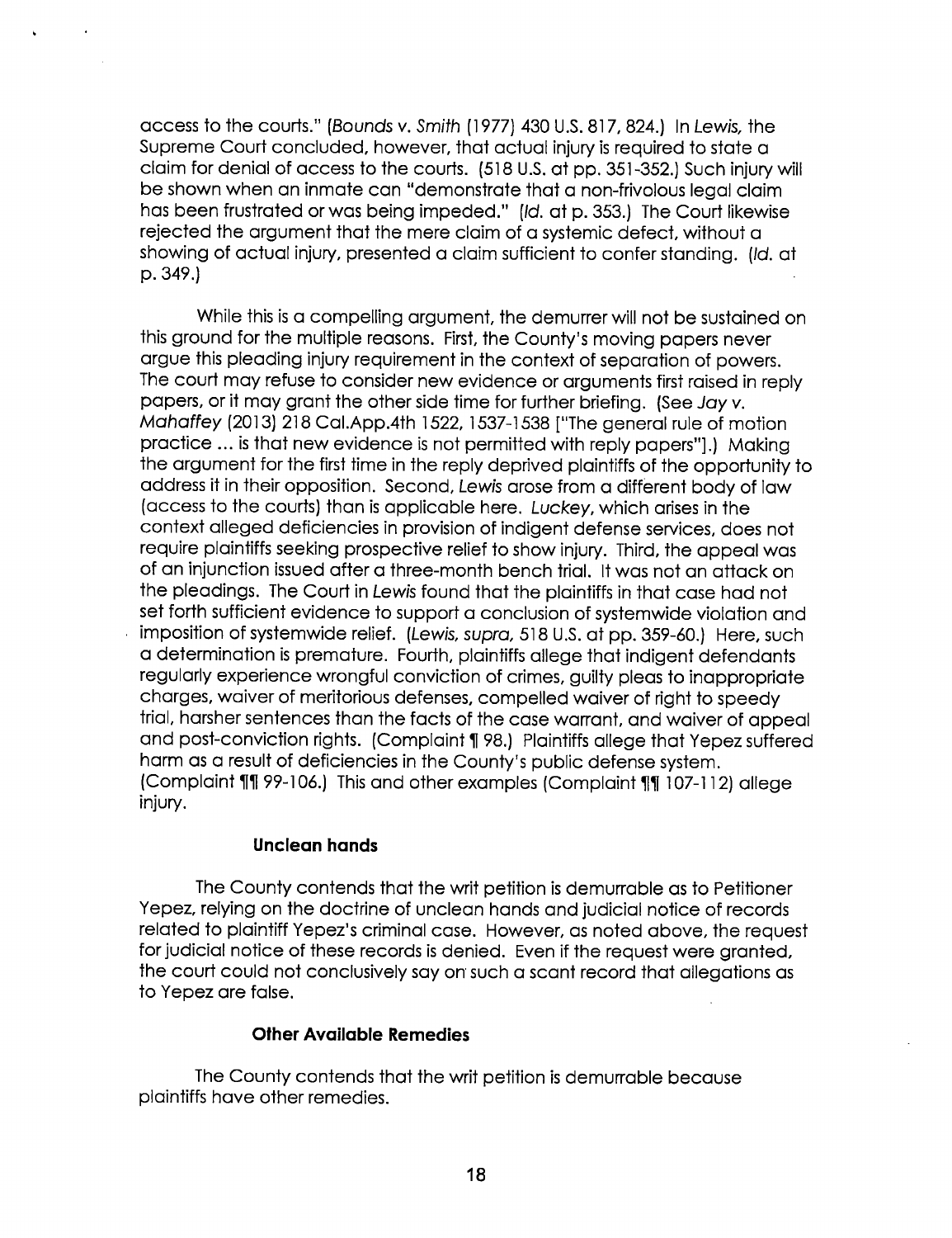Where the primary right of a plaintiff is of a legal and not an equitable nature, and where a remedy for the invasion of that right is provided by law, equitable relief will not be granted if the legal remedy is adequate and capable of affording the plaintiff a complete measure of justice. (Philpott v. Superior Court (1934) 1 Cal.2d 512.) To be entitled to equitable relief in such circumstances, the plaintiff must show that he or she cannot obtain adequate or complete relief at law. (Id.) Equity will refuse to come to a plaintiff's assistance when he or she has lost his or her legal remedy by failing to take advantage of it where possible. (Hogan v. Horsfall (1928) 91 Cal.App.37.)

The County primarily focuses its unclean hands arguments on Yepez. For the reasons discussed above, the court will not sustain any demurrers based on the requests for judicial notice.

Moreover, an alternative remedy is only adequate if "it is capable of directly affording and enforcing the relief sought" in the writ. (Dufton v. Daniels (1923) 190 Cal. 577, 582.) Avenues for individual recourse are not an adequate alternative in suits seeking systemic relief far "wholesale deficiencies." (See Knoff v. City and County of San Francisco (1969) [rejecting argument that taxpayers should have pursued individual challenges to assessments of their own properties in writ action challenging misconduct in tax assessor's office].) As in Knoff, ' plaintiffs have pled individual examples "as symptomatic of the much broader problem the action is designed to relieve." Plaintiffs in this action do not seek to relieve the Public Defender as counsel in any particular case, but to correct wholesale deficiencies in the indigent defense system. Since a Marsden motion would provide relief only to the individual who filed it, that alternative is not capable of directly affording a systemic remedy. Accordingly, any failure by Yepez failure to file a Marsden motion does not render the writ petition demurrable.

The County argues that the writ petition is demurrable because injunctive relief, also sought in the Complaint, is an adequate remedy. The fact, however, "that an action in declaratory relief lies ... does not prevent the use of mandate." (Brock v. Superior Court (1952) 109 Cal. App. 2d 594, 603; accord Glendale city Employees' Assn., Inc. v. City of Glendale (1 975) l5 Cal.3d 328, 343 n.20 [citing Brock].) "Where relief is sought against a public body, however, the availability of injunctive relief is not a bar to mandate. (Cal. Teachers Assn. v. Nielsen (l 978) Cal.App.3d 25, 28-29, citing County of L. A. v. State Dept. Pub. Health (1958) 158 Cal.App.2d 425, 446, and Brock, supra.) For the first time in its reply, the County cites to authority addressing this point. However, none of the authority cited indicates that dismissal of a petition for writ of mandate is warranted for the simple reason that injunctive relief is also sought.

### Taxpayer Standlng

The County argues that plaintiffs Phillips and Estrada lack taxpayer standing.